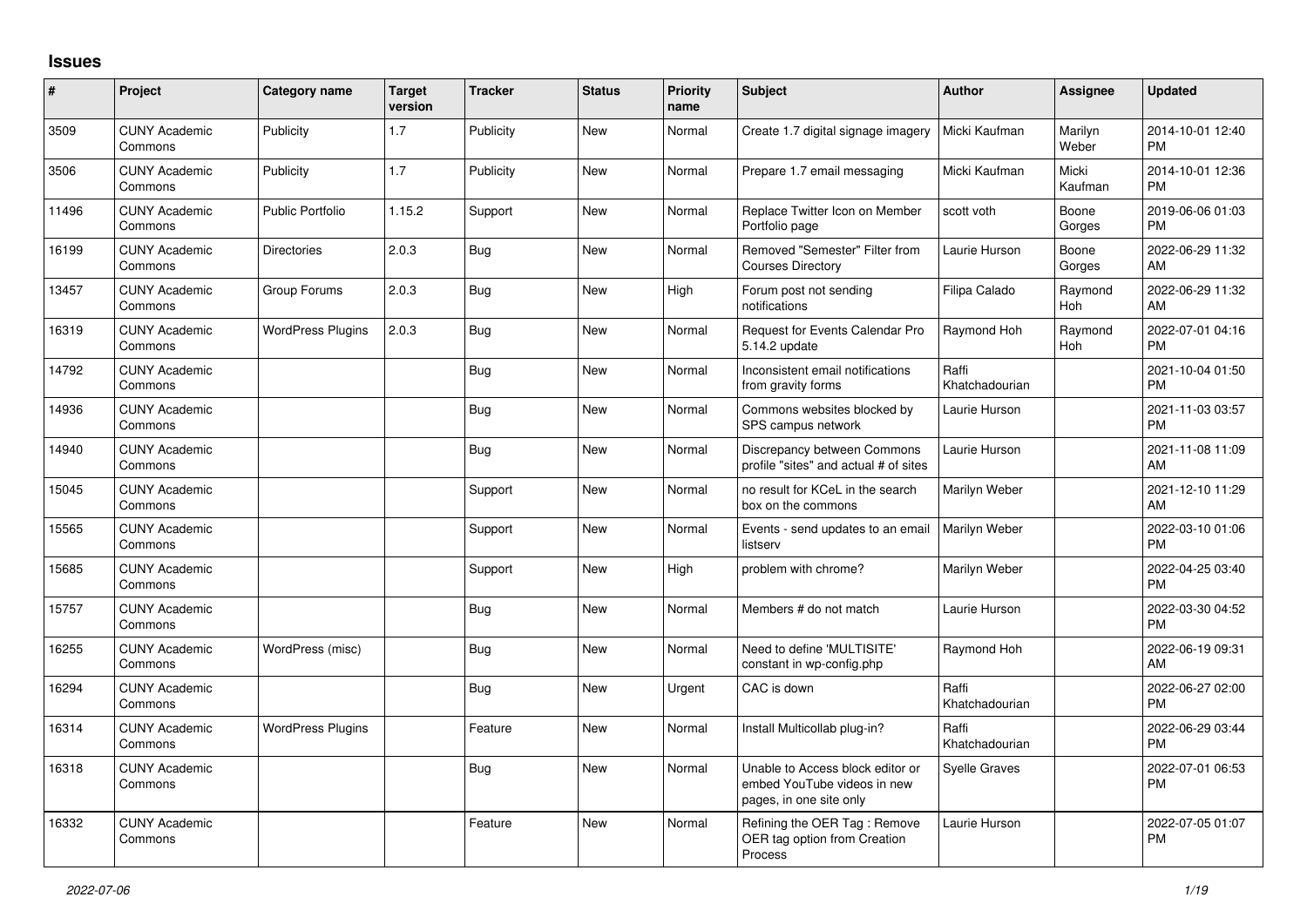| $\#$  | Project                         | <b>Category name</b>           | <b>Target</b><br>version | <b>Tracker</b> | <b>Status</b> | <b>Priority</b><br>name | <b>Subject</b>                                                         | <b>Author</b>       | Assignee          | <b>Updated</b>                |
|-------|---------------------------------|--------------------------------|--------------------------|----------------|---------------|-------------------------|------------------------------------------------------------------------|---------------------|-------------------|-------------------------------|
| 16335 | <b>CUNY Academic</b><br>Commons |                                |                          | Feature        | New           | Normal                  | Revisiting options and functions of<br>Creative Commons license widget | Laurie Hurson       |                   | 2022-07-06 11:17<br>AM        |
| 11968 | JustPublics@365<br>MediaCamp    |                                |                          | Feature        | New           | Normal                  | Nanoscience Retractable Display<br>Unit                                | Donald Cherry       | Bonnie<br>Eissner | 2021-02-19 08:50<br>AM        |
| 14908 | <b>CUNY Academic</b><br>Commons | Performance                    |                          | <b>Bug</b>     | <b>New</b>    | Normal                  | Stale object cache on cdev                                             | Raymond Hoh         | Boone<br>Gorges   | 2021-12-07 09:45<br>AM        |
| 15767 | <b>CUNY Academic</b><br>Commons | WordPress (misc)               |                          | Support        | <b>New</b>    | Normal                  | Site loading slowly                                                    | scott voth          | Boone<br>Gorges   | 2022-04-04 08:56<br><b>PM</b> |
| 16307 | <b>CUNY Academic</b><br>Commons |                                |                          | Bug            | New           | Normal                  | Add brief messaging to<br>accept/decline group membership<br>requests  | Matt Gold           | Boone<br>Gorges   | 2022-06-27 06:13<br><b>PM</b> |
| 16177 | <b>CUNY Academic</b><br>Commons | Reply By Email                 |                          | Bug            | <b>New</b>    | Normal                  | Switch to Inbound mode for RBE                                         | Raymond Hoh         | Raymond<br>Hoh    | 2022-05-30 04:32<br><b>PM</b> |
| 15883 | <b>CUNY Academic</b><br>Commons |                                | 2.1.0                    | Feature        | New           | Normal                  | Release BPGES update                                                   | Boone Gorges        | Boone<br>Gorges   | 2022-05-26 10:39<br>AM        |
| 13891 | <b>CUNY Academic</b><br>Commons | Internal Tools and<br>Workflow | 2.1.0                    | Feature        | New           | Normal                  | Migrate automated linting to<br>GitHub Actions                         | <b>Boone Gorges</b> | Jeremy Felt       | 2022-06-29 11:13<br>AM        |
| 15194 | <b>CUNY Academic</b><br>Commons | Internal Tools and<br>Workflow | 2.1.0                    | Feature        | New           | Normal                  | PHPCS sniff for un-restored<br>switch_to_blog() calls                  | Boone Gorges        | Jeremy Felt       | 2022-05-26 10:45<br>AM        |
| 10439 | <b>CUNY Academic</b><br>Commons | Design                         | 2.1.0                    | Design/UX      | <b>New</b>    | Normal                  | <b>Create Style Guide for Commons</b>                                  | Sonja Leix          | Sara Cannon       | 2022-06-28 01:43<br><b>PM</b> |
| 364   | <b>CUNY Academic</b><br>Commons | <b>WordPress Plugins</b>       | Future<br>release        | Feature        | New           | Normal                  | <b>Bulletin Board</b>                                                  | Matt Gold           |                   | 2015-01-05 08:50<br><b>PM</b> |
| 5199  | <b>CUNY Academic</b><br>Commons | Social Paper                   | Future<br>release        | Feature        | <b>New</b>    | Normal                  | add tables to the SP editor                                            | Marilyn Weber       |                   | 2016-10-24 11:27<br>AM        |
| 5205  | <b>CUNY Academic</b><br>Commons | Social Paper                   | Future<br>release        | Feature        | <b>New</b>    | Normal                  | Social Paper folders                                                   | Marilyn Weber       |                   | 2016-02-11 10:24<br><b>PM</b> |
| 5488  | <b>CUNY Academic</b><br>Commons | Social Paper                   | Future<br>release        | <b>Bug</b>     | New           | Normal                  | Add a "last edited by" field to<br>Social Paper group directories      | Boone Gorges        |                   | 2016-04-21 10:05<br><b>PM</b> |
| 5489  | <b>CUNY Academic</b><br>Commons | Social Paper                   | Future<br>release        | Feature        | New           | Normal                  | Asc/desc sorting for Social Paper<br>directories                       | <b>Boone Gorges</b> |                   | 2016-04-21 10:06<br><b>PM</b> |
| 5992  | <b>CUNY Academic</b><br>Commons | <b>Email Notifications</b>     | Future<br>release        | Feature        | New           | Normal                  | Changing the From line of<br>autogenerated blog emails                 | Marilyn Weber       |                   | 2018-09-27 05:19<br><b>PM</b> |
| 6332  | <b>CUNY Academic</b><br>Commons | WordPress (misc)               | Future<br>release        | Feature        | <b>New</b>    | Normal                  | Allow uploaded files to be marked<br>as private in an ad hoc way       | <b>Boone Gorges</b> |                   | 2016-10-17 11:41<br><b>PM</b> |
| 6755  | <b>CUNY Academic</b><br>Commons | WordPress (misc)               | Future<br>release        | <b>Bug</b>     | New           | Normal                  | Cannot Deactivate Plugin                                               | Laura Kane          |                   | 2016-11-16 01:12<br><b>PM</b> |
| 9720  | <b>CUNY Academic</b><br>Commons | Authentication                 | Future<br>release        | Feature        | <b>New</b>    | Normal                  | The Commons should be an oAuth   Boone Gorges<br>provider              |                     |                   | 2019-03-01 02:04<br><b>PM</b> |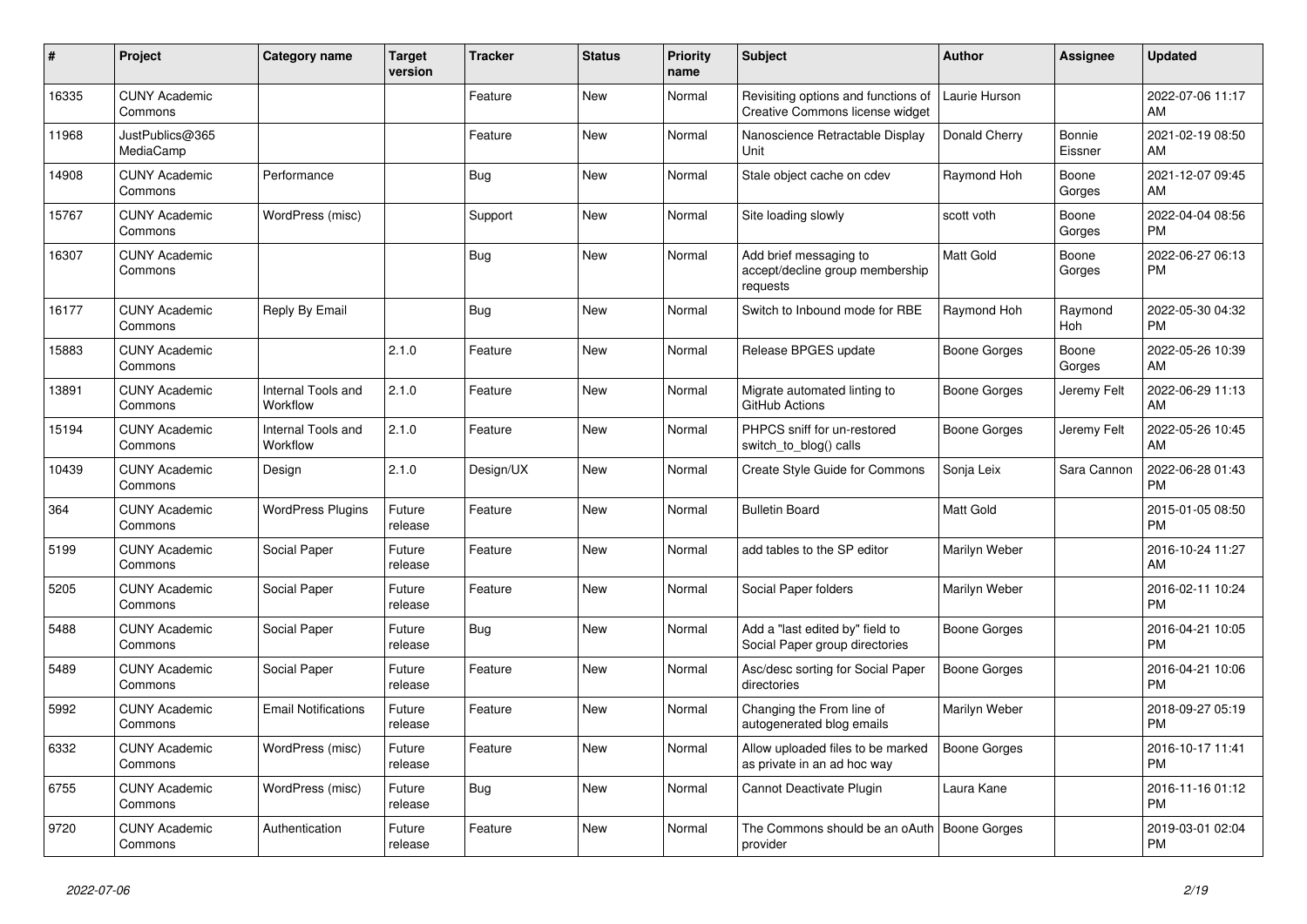| #     | Project                         | <b>Category name</b>     | <b>Target</b><br>version | <b>Tracker</b> | <b>Status</b> | Priority<br>name | <b>Subject</b>                                                                                               | Author                  | <b>Assignee</b> | <b>Updated</b>                |
|-------|---------------------------------|--------------------------|--------------------------|----------------|---------------|------------------|--------------------------------------------------------------------------------------------------------------|-------------------------|-----------------|-------------------------------|
| 11024 | <b>CUNY Academic</b><br>Commons | WordPress (misc)         | Future<br>release        | Bug            | New           | Normal           | Subsites should not show "you<br>should update your .htaccess<br>now" notice after permalink setting<br>save | <b>Boone Gorges</b>     |                 | 2019-01-28 01:35<br><b>PM</b> |
| 11392 | <b>CUNY Academic</b><br>Commons |                          | Future<br>release        | <b>Bug</b>     | New           | Normal           | Migrate users away from<br><b>StatPress</b>                                                                  | <b>Boone Gorges</b>     |                 | 2019-04-23 03:53<br><b>PM</b> |
| 11843 | <b>CUNY Academic</b><br>Commons | WordPress (misc)         | Future<br>release        | Design/UX      | New           | Normal           | Tweaking the Gutenberg Editor<br>Interface                                                                   | Laurie Hurson           |                 | 2022-04-26 12:00<br><b>PM</b> |
| 11860 | <b>CUNY Academic</b><br>Commons | Registration             | Future<br>release        | Feature        | New           | Normal           | Ensure Students Are Aware They<br>Can Use Aliases At Registration                                            | scott voth              |                 | 2019-09-24 08:46<br>AM        |
| 12573 | <b>CUNY Academic</b><br>Commons | <b>WordPress Plugins</b> | Future<br>release        | Bug            | New           | Normal           | <b>CommentPress Core Issues</b>                                                                              | scott voth              |                 | 2020-03-24 04:32<br><b>PM</b> |
| 13048 | <b>CUNY Academic</b><br>Commons | Shortcodes and<br>embeds | Future<br>release        | Feature        | New           | Normal           | Jupyter Notebooks support                                                                                    | Boone Gorges            |                 | 2020-07-14 11:46<br>AM        |
| 13650 | <b>CUNY Academic</b><br>Commons | Group Library            | Future<br>release        | Feature        | New           | Normal           | Forum Attachments in Group<br>Library                                                                        | Laurie Hurson           |                 | 2021-11-19 12:30<br><b>PM</b> |
| 1166  | <b>CUNY Academic</b><br>Commons | <b>Email Invitations</b> | Future<br>release        | Feature        | New           | Low              | Better organizational tools for Sent   Boone Gorges<br>Invites                                               |                         | Boone<br>Gorges | 2015-11-09 06:02<br><b>PM</b> |
| 1167  | <b>CUNY Academic</b><br>Commons | <b>Email Invitations</b> | Future<br>release        | Feature        | <b>New</b>    | Low              | Allow email invitations to be resent                                                                         | Boone Gorges            | Boone<br>Gorges | 2015-11-12 12:53<br>AM        |
| 2753  | <b>CUNY Academic</b><br>Commons | <b>Public Portfolio</b>  | Future<br>release        | Feature        | New           | Normal           | Create actual actual tagification in<br>academic interests and other fields                                  | Micki Kaufman           | Boone<br>Gorges | 2015-01-05 08:52<br>PM        |
| 3048  | <b>CUNY Academic</b><br>Commons | <b>Public Portfolio</b>  | Future<br>release        | Feature        | New           | Low              | Images for rich text profile fields                                                                          | <b>Boone Gorges</b>     | Boone<br>Gorges | 2014-02-19 12:56<br><b>PM</b> |
| 3580  | <b>CUNY Academic</b><br>Commons | Group Blogs              | Future<br>release        | Feature        | New           | Normal           | Multiple blogs per group                                                                                     | <b>Boone Gorges</b>     | Boone<br>Gorges | 2018-02-20 02:02<br><b>PM</b> |
| 4481  | <b>CUNY Academic</b><br>Commons | Events                   | Future<br>release        | Feature        | New           | Normal           | Group admins/mods should have<br>the ability to unlink an event from<br>the group                            | <b>Boone Gorges</b>     | Boone<br>Gorges | 2017-04-24 03:53<br><b>PM</b> |
| 4592  | <b>CUNY Academic</b><br>Commons | Events                   | Future<br>release        | Design/UX      | New           | Normal           | Event Creation - Venue Dropdown<br>Slow                                                                      | Samantha Raddatz        | Boone<br>Gorges | 2015-09-14 04:56<br><b>PM</b> |
| 5052  | <b>CUNY Academic</b><br>Commons | Social Paper             | Future<br>release        | Feature        | New           | Low              | Sentence by sentence or line by<br>line comments (SP suggestion #3)                                          | Marilyn Weber           | Boone<br>Gorges | 2016-02-11 10:24<br><b>PM</b> |
| 5182  | <b>CUNY Academic</b><br>Commons | Social Paper             | Future<br>release        | Design/UX      | New           | Normal           | "Publishing" a private paper on<br>social paper?                                                             | Raffi<br>Khatchadourian | Boone<br>Gorges | 2016-10-13 04:12<br><b>PM</b> |
| 6389  | <b>CUNY Academic</b><br>Commons | <b>BuddyPress Docs</b>   | Future<br>release        | Feature        | New           | Low              | Make Discussion Area Visible<br>When Editing a Doc                                                           | Luke Waltzer            | Boone<br>Gorges | 2016-10-21 04:16<br><b>PM</b> |
| 7022  | <b>CUNY Academic</b><br>Commons | Announcements            | Future<br>release        | Bug            | New           | Normal           | Sitewide announcements should<br>be displayed on, and dismissable<br>from, mapped domains                    | <b>Boone Gorges</b>     | Boone<br>Gorges | 2018-03-22 10:18<br>AM        |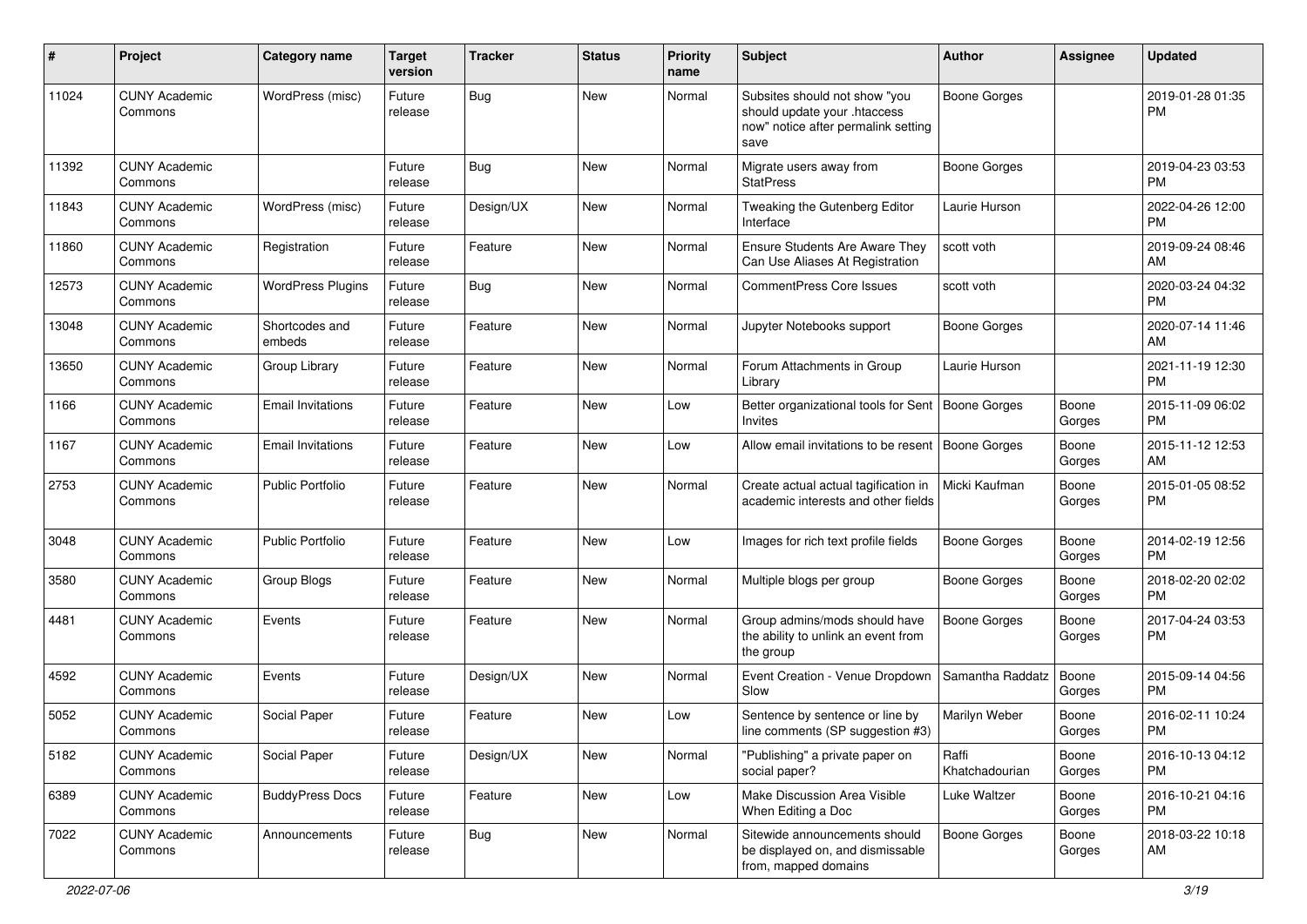| #     | Project                         | Category name              | <b>Target</b><br>version | <b>Tracker</b> | <b>Status</b> | <b>Priority</b><br>name | <b>Subject</b>                                                                             | Author              | <b>Assignee</b>   | <b>Updated</b>                |
|-------|---------------------------------|----------------------------|--------------------------|----------------|---------------|-------------------------|--------------------------------------------------------------------------------------------|---------------------|-------------------|-------------------------------|
| 7663  | <b>CUNY Academic</b><br>Commons | Social Paper               | Future<br>release        | Bug            | <b>New</b>    | Normal                  | Social Paper notifications not<br>formatted correctly on secondary<br>sites                | Boone Gorges        | Boone<br>Gorges   | 2018-04-16 03:52<br><b>PM</b> |
| 7981  | <b>CUNY Academic</b><br>Commons | Social Paper               | Future<br>release        | Bug            | <b>New</b>    | Normal                  | Social Paper comments should not   Luke Waltzer<br>go to spam                              |                     | Boone<br>Gorges   | 2018-04-16 03:52<br><b>PM</b> |
| 8835  | <b>CUNY Academic</b><br>Commons | Blogs (BuddyPress)         | Future<br>release        | Feature        | New           | Normal                  | Extend cuny is shortlinks to sites                                                         | Luke Waltzer        | Boone<br>Gorges   | 2022-04-26 11:59<br>AM        |
| 9926  | <b>CUNY Academic</b><br>Commons | <b>WordPress Plugins</b>   | Future<br>release        | Bug            | New           | Normal                  | twitter-mentions-as-comments<br>cron jobs can run long                                     | Boone Gorges        | Boone<br>Gorges   | 2018-10-24 12:34<br><b>PM</b> |
| 10226 | <b>CUNY Academic</b><br>Commons | Courses                    | Future<br>release        | Feature        | New           | Normal                  | Add "My Courses" to drop down<br>list                                                      | scott voth          | Boone<br>Gorges   | 2021-11-19 12:42<br><b>PM</b> |
| 11531 | <b>CUNY Academic</b><br>Commons | Events                     | Future<br>release        | Feature        | <b>New</b>    | Normal                  | Main Events calendar should<br>include non-public events that user<br>has access to        | scott voth          | Boone<br>Gorges   | 2019-06-11 10:00<br>AM        |
| 12042 | <b>CUNY Academic</b><br>Commons | <b>Email Notifications</b> | Future<br>release        | Feature        | <b>New</b>    | Normal                  | Improved error logging for BPGES<br>send queue                                             | Boone Gorges        | Boone<br>Gorges   | 2021-11-19 12:25<br><b>PM</b> |
| 12091 | <b>CUNY Academic</b><br>Commons | <b>Group Files</b>         | Future<br>release        | Feature        | New           | Normal                  | Improved pre-upload file validation<br>for bp-group-documents                              | Boone Gorges        | Boone<br>Gorges   | 2019-11-14 01:21<br><b>PM</b> |
| 13370 | <b>CUNY Academic</b><br>Commons | Group Library              | Future<br>release        | Feature        | New           | Normal                  | Library bulk deletion and folder<br>editing                                                | Colin McDonald      | Boone<br>Gorges   | 2020-10-13 10:41<br>AM        |
| 13466 | <b>CUNY Academic</b><br>Commons | Cavalcade                  | Future<br>release        | Feature        | New           | Normal                  | Automated cleanup for duplicate<br>Cavalcade tasks                                         | Boone Gorges        | Boone<br>Gorges   | 2020-10-13 05:24<br><b>PM</b> |
| 13835 | <b>CUNY Academic</b><br>Commons | WordPress (misc)           | Future<br>release        | Feature        | New           | Normal                  | Allow OneSearch widget to have<br>'CUNY' as campus                                         | <b>Boone Gorges</b> | Boone<br>Gorges   | 2021-11-19 12:39<br><b>PM</b> |
| 14184 | <b>CUNY Academic</b><br>Commons | <b>Public Portfolio</b>    | Future<br>release        | Feature        | <b>New</b>    | Normal                  | Centralized mechanism for storing<br>Campus affiliations                                   | <b>Boone Gorges</b> | Boone<br>Gorges   | 2022-01-04 11:35<br>AM        |
| 14309 | <b>CUNY Academic</b><br>Commons | Group Library              | Future<br>release        | Feature        | <b>New</b>    | Normal                  | Better handling of<br>bp group document file download<br>attempts when file is not present | Boone Gorges        | Boone<br>Gorges   | 2021-11-19 12:28<br><b>PM</b> |
| 14987 | <b>CUNY Academic</b><br>Commons | <b>WordPress Plugins</b>   | Future<br>release        | Bug            | New           | Normal                  | Elementor update causes<br>database freeze-up                                              | Boone Gorges        | Boone<br>Gorges   | 2021-11-29 12:02<br><b>PM</b> |
| 3059  | <b>CUNY Academic</b><br>Commons | Group Forums               | Future<br>release        | Design/UX      | <b>New</b>    | Normal                  | Forum Post Permissable Content<br><b>Explanatory Text</b>                                  | Chris Stein         | Chris Stein       | 2015-04-02 11:27<br>AM        |
| 10354 | <b>CUNY Academic</b><br>Commons | <b>Public Portfolio</b>    | Future<br>release        | Feature        | New           | Normal                  | Opt out of Having a Profile Page                                                           | scott voth          | Chris Stein       | 2020-05-12 10:43<br>AM        |
| 13199 | <b>CUNY Academic</b><br>Commons | Group Forums               | Future<br>release        | Feature        | New           | Normal                  | Favoring Groups over bbPress<br>plugin                                                     | Colin McDonald      | Colin<br>McDonald | 2021-11-19 12:28<br><b>PM</b> |
| 13331 | <b>CUNY Academic</b><br>Commons | Site cloning               | Future<br>release        | Bug            | <b>New</b>    | Normal                  | Combine Site Template and Clone<br>operations                                              | Boone Gorges        | Jeremy Felt       | 2021-11-19 12:39<br><b>PM</b> |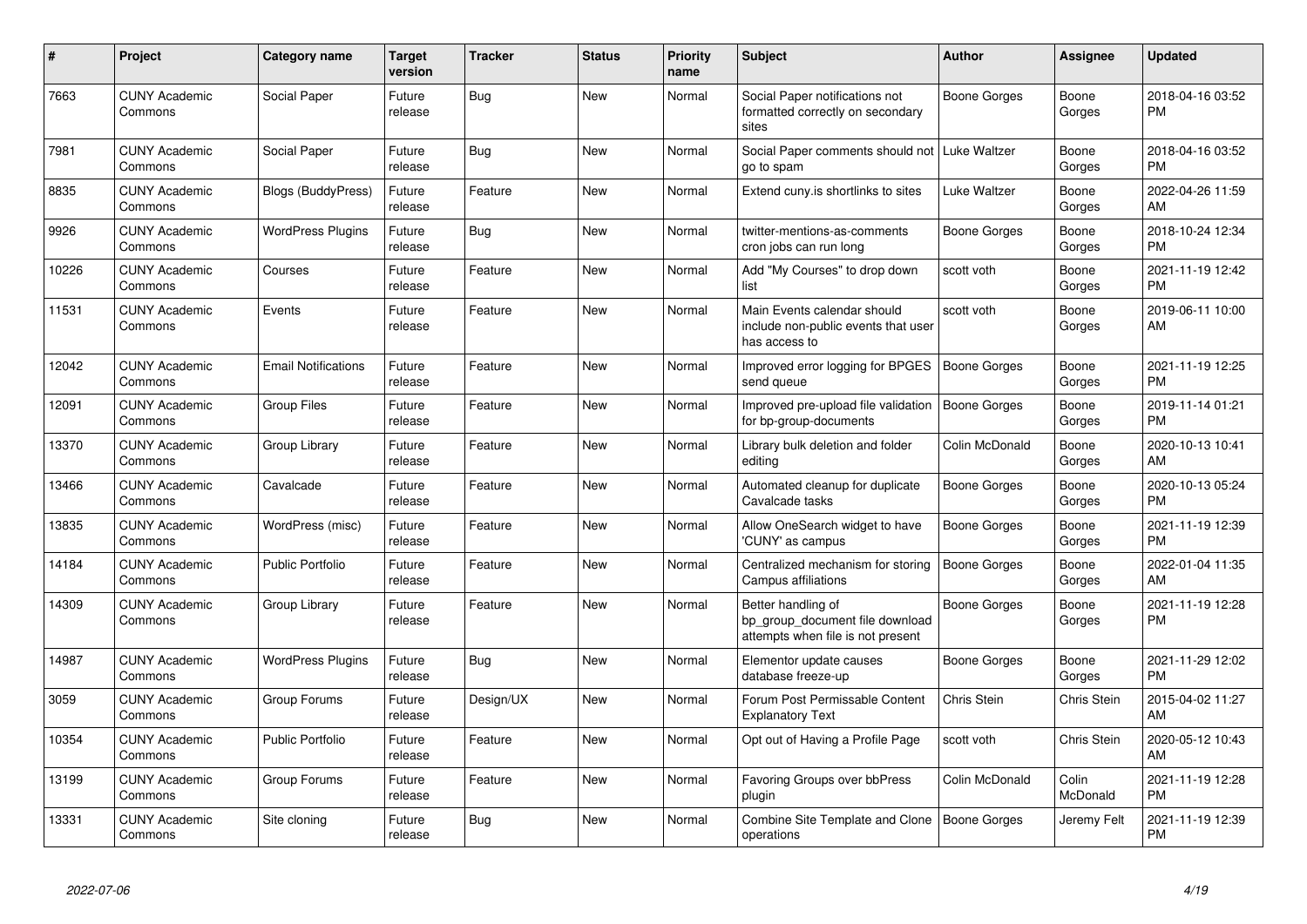| #     | Project                         | Category name             | Target<br>version | <b>Tracker</b> | <b>Status</b> | <b>Priority</b><br>name | <b>Subject</b>                                                     | <b>Author</b>           | Assignee            | <b>Updated</b>                |
|-------|---------------------------------|---------------------------|-------------------|----------------|---------------|-------------------------|--------------------------------------------------------------------|-------------------------|---------------------|-------------------------------|
| 6078  | <b>CUNY Academic</b><br>Commons | <b>Blogs (BuddyPress)</b> | Future<br>release | Feature        | New           | Normal                  | <b>Explore Adding Network Blog</b><br>Metadata Plugin              | Luke Waltzer            | Luke Waltzer        | 2016-10-11 10:29<br><b>PM</b> |
| 8211  | <b>CUNY Academic</b><br>Commons | <b>WordPress Themes</b>   | Future<br>release | Feature        | <b>New</b>    | Normal                  | Theme Suggestions: Material<br>Design-Inspired Themes              | Margaret Galvan         | Margaret<br>Galvan  | 2017-08-07 02:48<br><b>PM</b> |
| 3691  | <b>CUNY Academic</b><br>Commons | <b>WordPress Plugins</b>  | Future<br>release | Bug            | New           | Normal                  | <b>WPMU Domain Mapping</b><br>Debugging on cdev                    | Raymond Hoh             | Matt Gold           | 2014-12-12 09:04<br>AM        |
| 4225  | <b>CUNY Academic</b><br>Commons | DiRT Integration          | Future<br>release | Design/UX      | <b>New</b>    | Normal                  | Add information to DIRT page (in<br>Create a Group)                | Samantha Raddatz        | Matt Gold           | 2015-06-26 03:14<br><b>PM</b> |
| 8498  | <b>CUNY Academic</b><br>Commons | <b>WordPress Plugins</b>  | Future<br>release | Feature        | <b>New</b>    | Low                     | <b>Gravity Forms Email Users</b>                                   | Raffi<br>Khatchadourian | Matt Gold           | 2017-10-13 12:58<br><b>PM</b> |
| 7624  | <b>CUNY Academic</b><br>Commons | BuddyPress (misc)         | Future<br>release | Design/UX      | <b>New</b>    | Normal                  | <b>BP</b> Notifications                                            | Luke Waltzer            | Paige Dupont        | 2017-02-08 10:43<br><b>PM</b> |
| 4535  | <b>CUNY Academic</b><br>Commons | My Commons                | Future<br>release | <b>Bug</b>     | <b>New</b>    | Low                     | My Commons filter issue                                            | scott voth              | Raymond<br>Hoh      | 2015-09-01 11:17<br>AM        |
| 5282  | <b>CUNY Academic</b><br>Commons | Social Paper              | Future<br>release | <b>Bug</b>     | New           | Normal                  | Replying via email directs to paper<br>but not individual comment. | Marilyn Weber           | Raymond<br>Hoh      | 2016-03-02 01:48<br><b>PM</b> |
| 6749  | <b>CUNY Academic</b><br>Commons | Events                    | Future<br>release | Bug            | <b>New</b>    | Low                     | BPEO iCal request can trigger<br>very large number of DB queries   | Boone Gorges            | Raymond<br>Hoh      | 2016-11-15 10:09<br><b>PM</b> |
| 11243 | <b>CUNY Academic</b><br>Commons | BuddyPress (misc)         | Future<br>release | <b>Bug</b>     | <b>New</b>    | Normal                  | Audit bp-custom.php                                                | Raymond Hoh             | Raymond<br>Hoh      | 2022-04-26 11:59<br>AM        |
| 13358 | <b>CUNY Academic</b><br>Commons | Group Forums              | Future<br>release | Feature        | <b>New</b>    | Normal                  | Improved UI for group forum<br>threading settings                  | Boone Gorges            | Raymond<br>Hoh      | 2021-11-19 12:27<br><b>PM</b> |
| 14496 | <b>CUNY Academic</b><br>Commons | Domain Mapping            | Future<br>release | <b>Bug</b>     | <b>New</b>    | Normal                  | Mapped domain SSO uses<br>third-party cookies                      | Raymond Hoh             | Raymond<br>Hoh      | 2021-05-24 04:03<br><b>PM</b> |
| 308   | <b>CUNY Academic</b><br>Commons | Registration              | Future<br>release | Feature        | <b>New</b>    | Normal                  | Group recommendations for<br>signup process                        | Boone Gorges            | Samantha<br>Raddatz | 2015-11-09 05:07<br>PM        |
| 4226  | <b>CUNY Academic</b><br>Commons | <b>BuddyPress Docs</b>    | Future<br>release | Design/UX      | <b>New</b>    | Normal                  | Add option to connect a Doc with a<br>Group                        | Samantha Raddatz        | Samantha<br>Raddatz | 2015-09-09 04:08<br><b>PM</b> |
| 4253  | <b>CUNY Academic</b><br>Commons | <b>Public Portfolio</b>   | Future<br>release | Design/UX      | New           | Normal                  | Encourage users to add portfolio<br>content                        | Samantha Raddatz        | Samantha<br>Raddatz | 2015-07-07 11:32<br>AM        |
| 4622  | <b>CUNY Academic</b><br>Commons | <b>Public Portfolio</b>   | Future<br>release | Design/UX      | New           | Normal                  | <b>Profile Visibility Settings</b>                                 | Samantha Raddatz        | Samantha<br>Raddatz | 2015-09-21 12:18<br><b>PM</b> |
| 5050  | <b>CUNY Academic</b><br>Commons | Social Paper              | Future<br>release | Feature        | <b>New</b>    | Low                     | Making comments visible in SP<br>editing mode (SP suggestion #1)   | Marilyn Weber           | Samantha<br>Raddatz | 2019-09-17 11:10<br><b>PM</b> |
| 5053  | <b>CUNY Academic</b><br>Commons | Social Paper              | Future<br>release | Feature        | <b>New</b>    | Low                     | Scrollable menu to add readers<br>(SP suggestion #4)               | Marilyn Weber           | Samantha<br>Raddatz | 2016-04-21 05:21<br><b>PM</b> |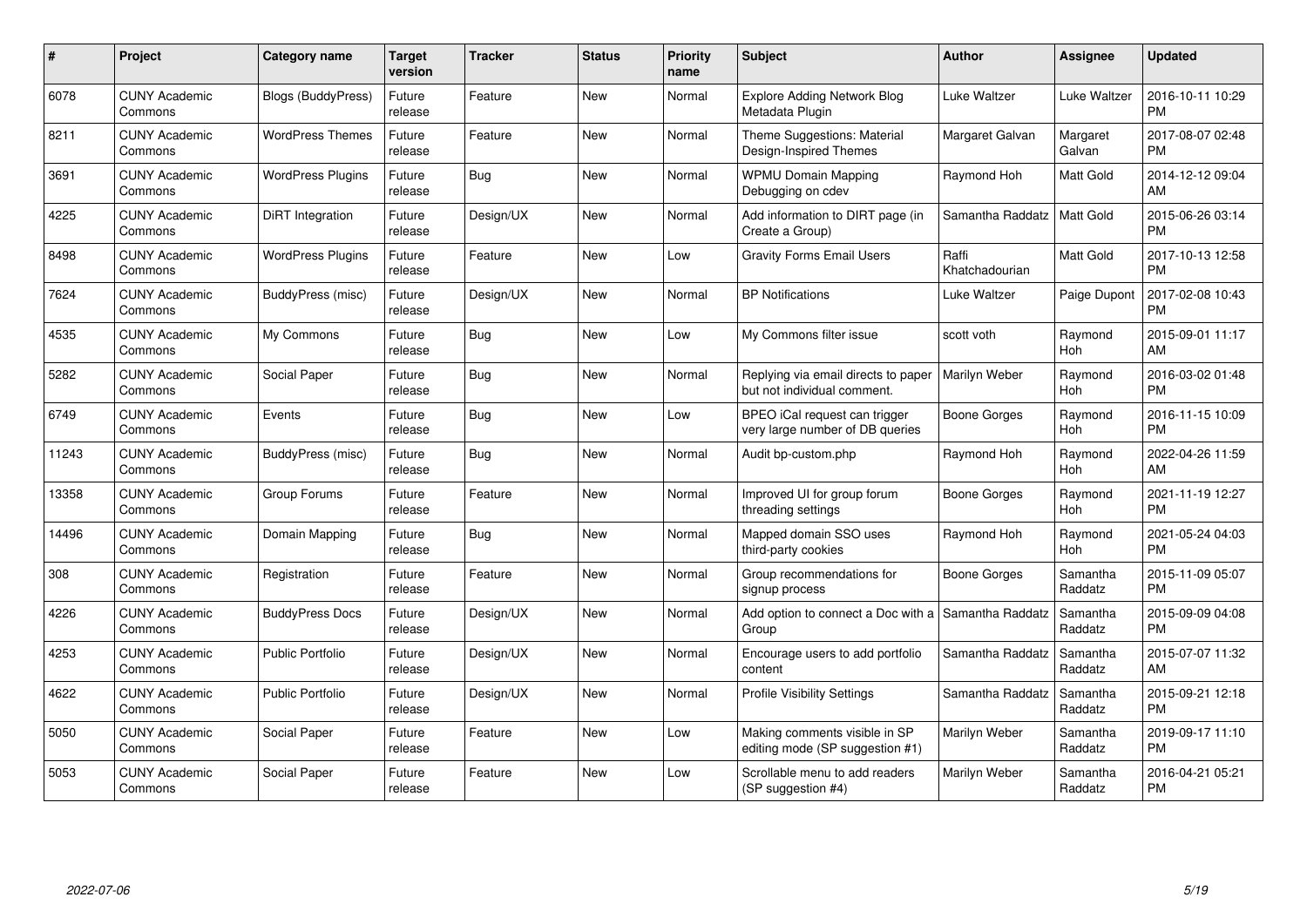| #     | <b>Project</b>                  | <b>Category name</b>        | <b>Target</b><br>version | <b>Tracker</b> | <b>Status</b> | <b>Priority</b><br>name | <b>Subject</b>                                                                                                                                        | Author                  | <b>Assignee</b>     | <b>Updated</b>                |
|-------|---------------------------------|-----------------------------|--------------------------|----------------|---------------|-------------------------|-------------------------------------------------------------------------------------------------------------------------------------------------------|-------------------------|---------------------|-------------------------------|
| 5058  | <b>CUNY Academic</b><br>Commons | Social Paper                | Future<br>release        | Feature        | <b>New</b>    | Low                     | Can there be a clearer signal that<br>even when comments have<br>already been made you add<br>comments by clicking on the side?<br>(SP suggestion #5) | Marilyn Weber           | Samantha<br>Raddatz | 2016-02-11 10:24<br><b>PM</b> |
| 5183  | <b>CUNY Academic</b><br>Commons | Social Paper                | Future<br>release        | Design/UX      | New           | Normal                  | Creating a new paper when<br>viewing an existing paper                                                                                                | Raffi<br>Khatchadourian | Samantha<br>Raddatz | 2016-02-02 12:09<br><b>PM</b> |
| 5397  | <b>CUNY Academic</b><br>Commons | Social Paper                | Future<br>release        | Feature        | <b>New</b>    | Normal                  | frustrating to have to<br>enable/disable in SP                                                                                                        | Marilyn Weber           | Samantha<br>Raddatz | 2016-04-20 03:39<br><b>PM</b> |
| 10580 | <b>CUNY Academic</b><br>Commons | Information<br>Architecture | Future<br>release        | Design/UX      | <b>New</b>    | Normal                  | Primary nav item review                                                                                                                               | <b>Boone Gorges</b>     | Sara Cannon         | 2022-06-28 01:29<br>PM        |
| 4222  | <b>CUNY Academic</b><br>Commons | User Experience             | Future<br>release        | Design/UX      | <b>New</b>    | Normal                  | Add information to 'Delete<br>Account' page                                                                                                           | Samantha Raddatz        | scott voth          | 2015-06-26 11:35<br>AM        |
| 14787 | <b>CUNY Academic</b><br>Commons | Plugin Packages             | Future<br>release        | Feature        | New           | Normal                  | Creating a "Design" plugin<br>package                                                                                                                 | Laurie Hurson           | scott voth          | 2022-04-27 04:56<br><b>PM</b> |
| 4635  | <b>CUNY Academic</b><br>Commons | Authentication              | Future<br>release        | Feature        | New           | Normal                  | Allow non-WP authentication                                                                                                                           | Boone Gorges            | Sonja Leix          | 2019-03-01 02:05<br><b>PM</b> |
| 11789 | <b>CUNY Academic</b><br>Commons | Courses                     | Future<br>release        | Feature        | <b>New</b>    | Normal                  | Ability to remove item from<br>Courses list                                                                                                           | Laurie Hurson           | Sonja Leix          | 2019-09-24 12:28<br><b>PM</b> |
| 11834 | <b>CUNY Academic</b><br>Commons | <b>Group Files</b>          | Future<br>release        | Feature        | <b>New</b>    | Normal                  | Improved tools for managing<br>group file folders                                                                                                     | <b>Boone Gorges</b>     | Sonja Leix          | 2019-09-06 03:55<br><b>PM</b> |
| 12328 | <b>CUNY Academic</b><br>Commons |                             | Not tracked              | Support        | <b>New</b>    | Normal                  | Sign up Code for Non-CUNY<br>Faculty                                                                                                                  | Laurie Hurson           |                     | 2020-01-28 10:25<br>AM        |
| 12352 | <b>CUNY Academic</b><br>Commons |                             | Not tracked              | Support        | <b>New</b>    | Normal                  | "posts list" page builder block<br>option                                                                                                             | Marilyn Weber           |                     | 2020-02-03 01:29<br><b>PM</b> |
| 14911 | <b>CUNY Academic</b><br>Commons | <b>WordPress Themes</b>     | Not tracked              | Support        | <b>New</b>    | Normal                  | Twentytwentyone theme                                                                                                                                 | Marilyn Weber           |                     | 2021-10-28 10:37<br>AM        |
| 15816 | <b>CUNY Academic</b><br>Commons |                             | Not tracked              | Support        | <b>New</b>    | Normal                  | slow loading at SPS                                                                                                                                   | Marilyn Weber           |                     | 2022-04-05 01:26<br><b>PM</b> |
| 3615  | <b>CUNY Academic</b><br>Commons | Redmine                     | Not tracked              | Feature        | <b>New</b>    | Low                     | Create Redmine issues via email                                                                                                                       | Dominic Giglio          | Boone<br>Gorges     | 2017-11-16 11:36<br>AM        |
| 10794 | <b>CUNY Academic</b><br>Commons | Performance                 | Not tracked              | <b>Bug</b>     | <b>New</b>    | Normal                  | Memcached connection<br>occasionally breaks                                                                                                           | Boone Gorges            | Boone<br>Gorges     | 2018-12-06 03:30<br><b>PM</b> |
| 12438 | <b>CUNY Academic</b><br>Commons | Courses                     | Not tracked              | Bug            | <b>New</b>    | Normal                  | Site appearing twice                                                                                                                                  | Laurie Hurson           | Boone<br>Gorges     | 2020-02-18 01:34<br><b>PM</b> |
| 12911 | <b>CUNY Academic</b><br>Commons |                             | Not tracked              | Feature        | <b>New</b>    | Normal                  | Block access to xmlrpc.php based<br>on User-Agent                                                                                                     | <b>Boone Gorges</b>     | Boone<br>Gorges     | 2020-06-09 05:12<br><b>PM</b> |
| 13949 | <b>CUNY Academic</b><br>Commons |                             | Not tracked              | Bug            | <b>New</b>    | Normal                  | Continued debugging of runaway<br>MySQL connections                                                                                                   | Matt Gold               | Boone<br>Gorges     | 2021-09-14 10:42<br>AM        |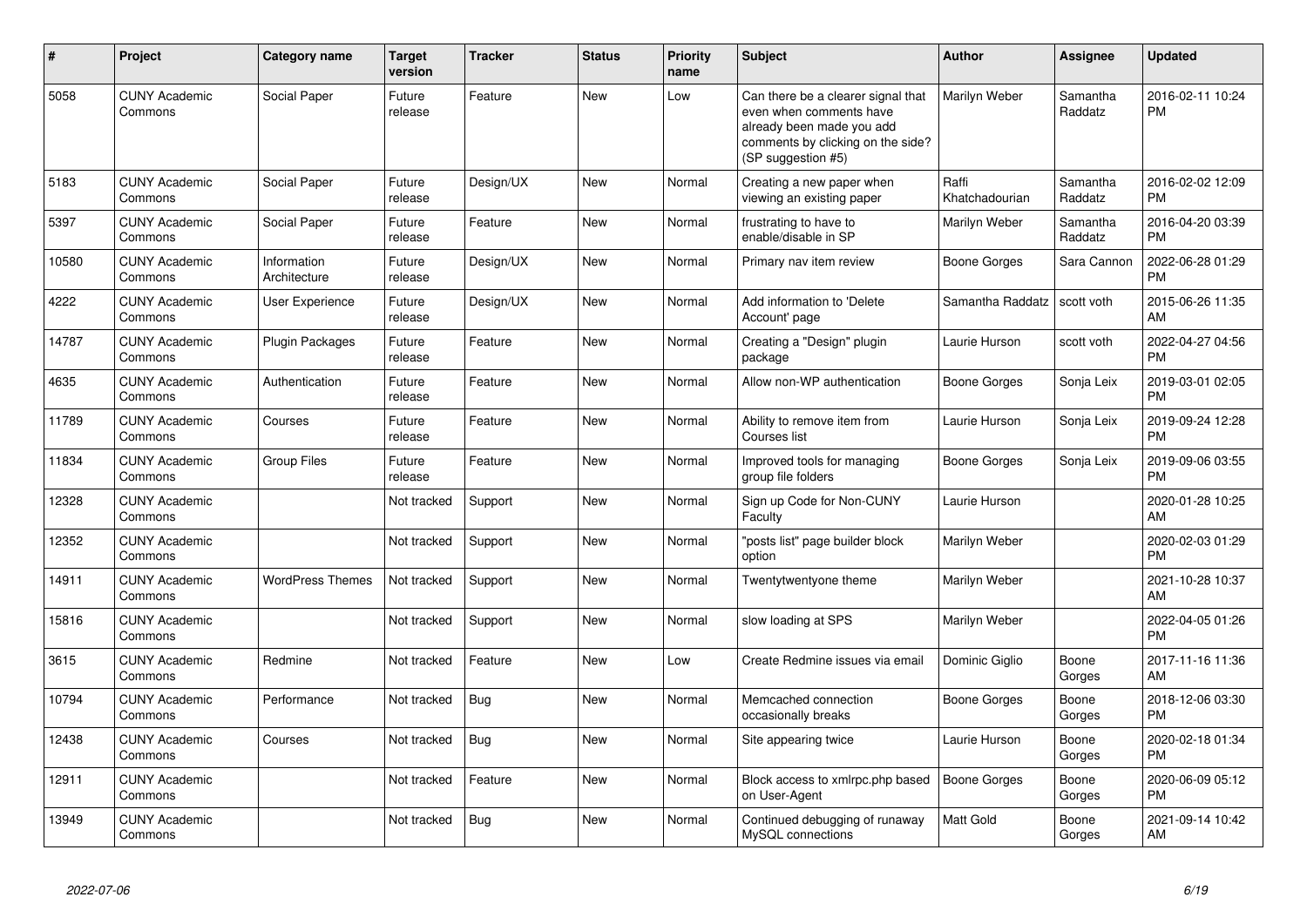| #     | Project                         | <b>Category name</b>     | <b>Target</b><br>version | <b>Tracker</b> | <b>Status</b> | <b>Priority</b><br>name | <b>Subject</b>                                                                       | Author                  | <b>Assignee</b>     | <b>Updated</b>                |
|-------|---------------------------------|--------------------------|--------------------------|----------------|---------------|-------------------------|--------------------------------------------------------------------------------------|-------------------------|---------------------|-------------------------------|
| 15210 | <b>CUNY Academic</b><br>Commons | Analytics                | Not tracked              | Design/UX      | <b>New</b>    | Normal                  | Google Analytics improvements                                                        | Colin McDonald          | Boone<br>Gorges     | 2022-05-24 10:47<br>AM        |
| 11879 | <b>CUNY Academic</b><br>Commons |                          | Not tracked              | <b>Bug</b>     | New           | Normal                  | Hypothesis comments appearing<br>on multiple, different pdfs across<br>blogs         | Laurie Hurson           | Laurie Hurson       | 2019-09-19 02:39<br><b>PM</b> |
| 14475 | <b>CUNY Academic</b><br>Commons |                          | Not tracked              | Publicity      | New           | Normal                  | OER Showcase Page                                                                    | Laurie Hurson           | Laurie Hurson       | 2021-09-14 10:46<br>AM        |
| 12392 | <b>CUNY Academic</b><br>Commons | Help/Codex               | Not tracked              | Documentation  | New           | Normal                  | <b>Updates to Common Commons</b><br>Questions on Help Page                           | scott voth              | Margaret<br>Galvan  | 2020-02-11 10:53<br>AM        |
| 9420  | <b>CUNY Academic</b><br>Commons | cuny.is                  | Not tracked              | Feature        | <b>New</b>    | Normal                  | Request for http://cuny.is/streams                                                   | Raffi<br>Khatchadourian | Marilyn<br>Weber    | 2018-04-02 10:08<br>AM        |
| 12382 | <b>CUNY Academic</b><br>Commons | Membership               | Not tracked              | Support        | New           | Normal                  | Email request change                                                                 | Marilyn Weber           | Marilyn<br>Weber    | 2020-02-06 12:56<br><b>PM</b> |
| 3657  | <b>CUNY Academic</b><br>Commons | WordPress (misc)         | Not tracked              | Feature        | New           | Normal                  | Create alert for GC email<br>addresses                                               | <b>Matt Gold</b>        | Matt Gold           | 2016-04-14 11:29<br><b>PM</b> |
| 4972  | <b>CUNY Academic</b><br>Commons | Analytics                | Not tracked              | Bug            | New           | Normal                  | <b>Newsletter Analytics</b>                                                          | Stephen Real            | Matt Gold           | 2015-12-09 12:54<br><b>PM</b> |
| 8607  | <b>CUNY Academic</b><br>Commons |                          | Not tracked              | Support        | <b>New</b>    | Normal                  | Paypal?                                                                              | Marilyn Weber           | Matt Gold           | 2018-05-15 01:37<br><b>PM</b> |
| 10839 | <b>CUNY Academic</b><br>Commons | About page               | Not tracked              | Support        | New           | Normal                  | <b>Mission Statement Needs</b><br>Revision                                           | scott voth              | Matt Gold           | 2018-12-26 10:58<br>AM        |
| 11545 | <b>CUNY Academic</b><br>Commons | <b>WordPress Plugins</b> | Not tracked              | Support        | <b>New</b>    | Normal                  | Twitter searches in WordPress                                                        | Gina Cherry             | Matt Gold           | 2019-09-23 01:03<br><b>PM</b> |
| 11393 | <b>CUNY Academic</b><br>Commons |                          | Not tracked              | Publicity      | <b>New</b>    | Normal                  | After 1.15 release, ceate a hero<br>slide and post about adding a site<br>to a group | scott voth              | Patrick<br>Sweeney  | 2019-05-14 10:32<br>AM        |
| 7928  | <b>CUNY Academic</b><br>Commons | Group Forums             | Not tracked              | Bug            | <b>New</b>    | Normal                  | Duplicate Forum post                                                                 | Luke Waltzer            | Raymond<br>Hoh      | 2017-04-11 09:27<br><b>PM</b> |
| 9346  | <b>CUNY Academic</b><br>Commons | WordPress (misc)         | Not tracked              | Bug            | <b>New</b>    | Normal                  | Clone cetls.bmcc.cuny.edu for<br>development                                         | Owen Roberts            | Raymond<br>Hoh      | 2018-03-06 05:35<br><b>PM</b> |
| 9729  | <b>CUNY Academic</b><br>Commons | <b>SEO</b>               | Not tracked              | Support        | New           | Normal                  | 503 Errors showing on<br>newlaborforum.cuny.edu                                      | Diane Krauthamer        | Raymond<br>Hoh      | 2018-05-22 04:48<br><b>PM</b> |
| 11624 | <b>CUNY Academic</b><br>Commons | WordPress (misc)         | Not tracked              | Support        | New           | Normal                  | Change pages into posts or swap<br>database for a Commons site?                      | Stephen Klein           | Raymond<br>Hoh      | 2019-07-09 11:04<br>AM        |
| 13286 | <b>CUNY Academic</b><br>Commons |                          | Not tracked              | Support        | New           | Normal                  | problem connecting with<br>WordPress app                                             | Marilyn Weber           | Ravmond<br>Hoh      | 2020-09-08 11:16<br>AM        |
| 13430 | <b>CUNY Academic</b><br>Commons | Reply By Email           | Not tracked              | Bug            | New           | Normal                  | Delay in RBE                                                                         | Luke Waltzer            | Raymond<br>Hoh      | 2020-10-13 11:16<br>AM        |
| 5298  | <b>CUNY Academic</b><br>Commons |                          | Not tracked              | Publicity      | New           | Normal                  | Survey Pop-Up Text                                                                   | Samantha Raddatz        | Samantha<br>Raddatz | 2016-03-22 12:27<br><b>PM</b> |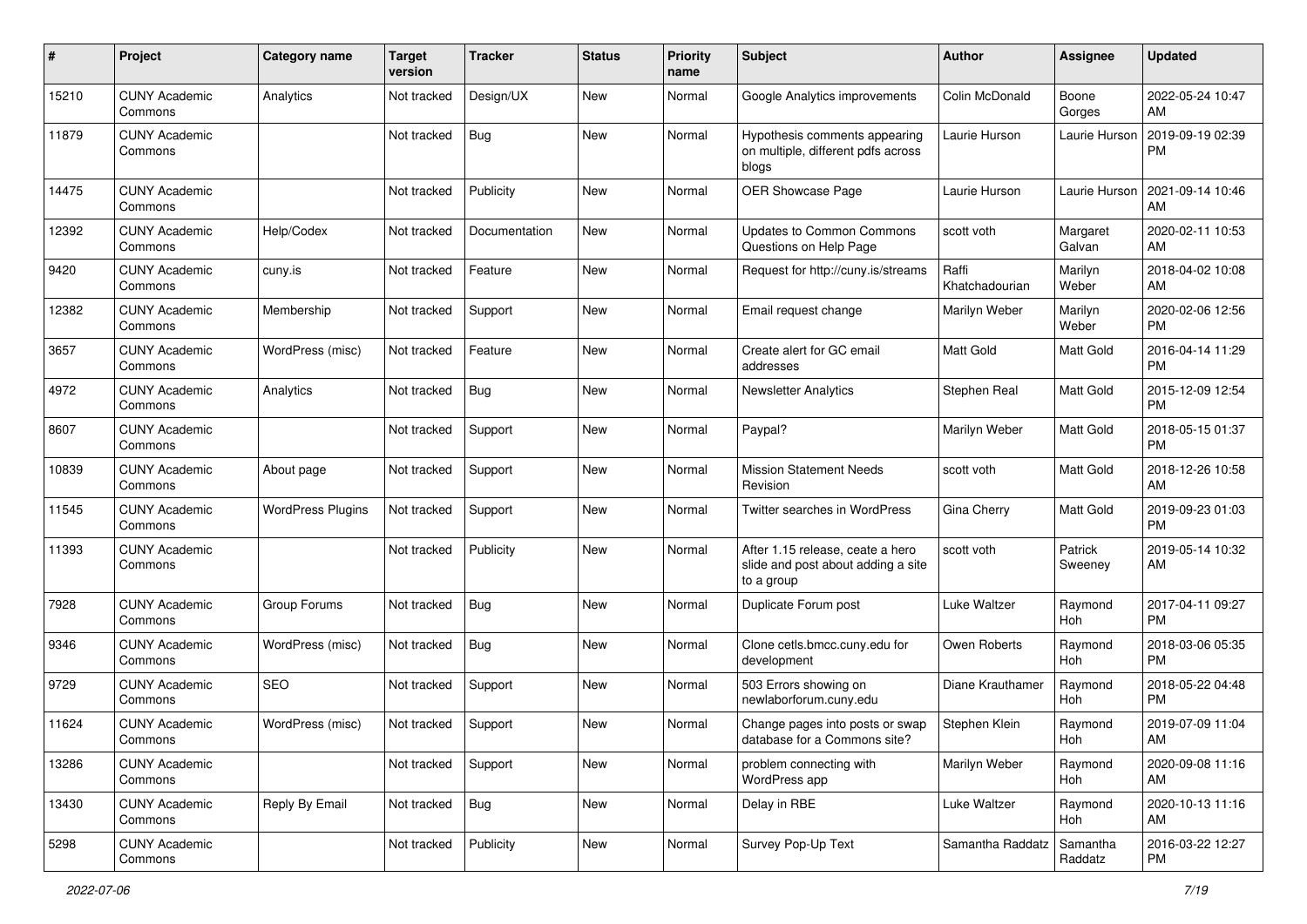| #     | Project                         | <b>Category name</b>     | Target<br>version | <b>Tracker</b> | <b>Status</b> | Priority<br>name | <b>Subject</b>                                                                                                                               | <b>Author</b>           | <b>Assignee</b>     | <b>Updated</b>                |
|-------|---------------------------------|--------------------------|-------------------|----------------|---------------|------------------|----------------------------------------------------------------------------------------------------------------------------------------------|-------------------------|---------------------|-------------------------------|
| 3565  | <b>CUNY Academic</b><br>Commons | My Commons               | Not tracked       | Documentation  | <b>New</b>    | Normal           | Load Newest inconsistencies                                                                                                                  | Chris Stein             | scott voth          | 2015-11-09 01:16<br><b>PM</b> |
| 9908  | <b>CUNY Academic</b><br>Commons |                          | Not tracked       | Feature        | <b>New</b>    | Normal           | Is it possible to send email<br>updates to users (or an email<br>address not on the list) for only a<br>single page AFTER being<br>prompted? | <b>Michael Shields</b>  | scott voth          | 2018-06-11 01:34<br><b>PM</b> |
| 11883 | <b>CUNY Academic</b><br>Commons | Help/Codex               | Not tracked       | Support        | <b>New</b>    | Normal           | Need Embedding Help Page<br>Update (Tableau)                                                                                                 | Anthony Wheeler         | scott voth          | 2019-09-24 08:49<br>AM        |
| 12247 | <b>CUNY Academic</b><br>Commons | Publicity                | Not tracked       | Support        | <b>New</b>    | Normal           | <b>Screenshot of First Commons</b><br>Homepage                                                                                               | scott voth              | scott voth          | 2020-01-14 12:08<br><b>PM</b> |
| 14394 | <b>CUNY Academic</b><br>Commons |                          | Not tracked       | Feature        | <b>New</b>    | Normal           | Commons News Site - redesign                                                                                                                 | scott voth              | scott voth          | 2021-09-14 10:46<br>AM        |
| 6665  | <b>CUNY Academic</b><br>Commons |                          | Not tracked       | Publicity      | New           | Normal           | Dead Link in 1.10 announcement<br>post                                                                                                       | Paige Dupont            | Stephen Real        | 2016-12-01 03:11<br><b>PM</b> |
| 8440  | <b>CUNY Academic</b><br>Commons | Onboarding               | Not tracked       | Bug            | <b>New</b>    | Normal           | Create Test Email Accounts for<br><b>Onboarding Project</b>                                                                                  | Stephen Real            | Stephen Real        | 2017-08-01 09:49<br><b>PM</b> |
| 9643  | <b>CUNY Academic</b><br>Commons | Publicity                | Not tracked       | Feature        | <b>New</b>    | Normal           | Create a page on the Commons<br>for logos etc.                                                                                               | Stephen Real            | Stephen Real        | 2018-04-24 10:53<br>AM        |
| 5679  | <b>CUNY Academic</b><br>Commons | Analytics                | Not tracked       | Feature        | <b>New</b>    | Normal           | Logged In Users for GA                                                                                                                       | <b>Valerie Townsend</b> | Valerie<br>Townsend | 2016-06-11 09:49<br>AM        |
| 3510  | <b>CUNY Academic</b><br>Commons | Publicity                | 1.7               | Publicity      | Assigned      | Normal           | Post on the News Blog re: 'My<br>Commons'                                                                                                    | Micki Kaufman           | Sarah<br>Morgano    | 2014-10-15 11:18<br>AM        |
| 3511  | <b>CUNY Academic</b><br>Commons | Publicity                | 1.7               | Publicity      | Assigned      | Normal           | Social media for 1.7                                                                                                                         | Micki Kaufman           | Sarah<br>Morgano    | 2014-10-14 03:32<br><b>PM</b> |
| 2577  | <b>NYCDH Community</b><br>Site  |                          |                   | Feature        | Assigned      | Low              | Investigate Potential to Add Links<br>to the Forum                                                                                           | Mark Newton             | Alex Gil            | 2013-05-16 09:40<br><b>PM</b> |
| 2618  | <b>NYCDH Community</b><br>Site  |                          |                   | Bug            | Assigned      | Low              | Mark blogs as spam when created   Matt Gold<br>by users marked as spam                                                                       |                         | Boone<br>Gorges     | 2013-06-09 11:38<br><b>PM</b> |
| 2571  | NYCDH Community<br>Site         |                          |                   | Feature        | Assigned      | Normal           | Add Google custom search box to<br>homepage                                                                                                  | Mark Newton             | Raymond<br>Hoh      | 2013-05-18 07:49<br><b>PM</b> |
| 2574  | NYCDH Community<br>Site         |                          |                   | Feature        | Assigned      | Normal           | Add Way to Upload Files to<br>Groups                                                                                                         | <b>Mark Newton</b>      | Raymond<br>Hoh      | 2013-05-18 07:46<br><b>PM</b> |
| 8992  | <b>NYCDH Community</b><br>Site  |                          |                   | Bug            | Assigned      | Normal           | Multiple RBE error reports                                                                                                                   | <b>Matt Gold</b>        | Raymond<br>Hoh      | 2017-12-11 05:43<br><b>PM</b> |
| 13946 | <b>CUNY Academic</b><br>Commons | <b>WordPress Plugins</b> | 2.1.0             | Support        | Assigned      | Normal           | Custom Embed handler For<br>OneDrive files                                                                                                   | scott voth              | Raymond<br>Hoh      | 2022-05-26 10:46<br>AM        |
| 58    | <b>CUNY Academic</b><br>Commons | BuddyPress (misc)        | Future<br>release | Feature        | Assigned      | Low              | Make member search sortable by<br>last name                                                                                                  | Roberta Brody           | Boone<br>Gorges     | 2010-08-26 02:38<br><b>PM</b> |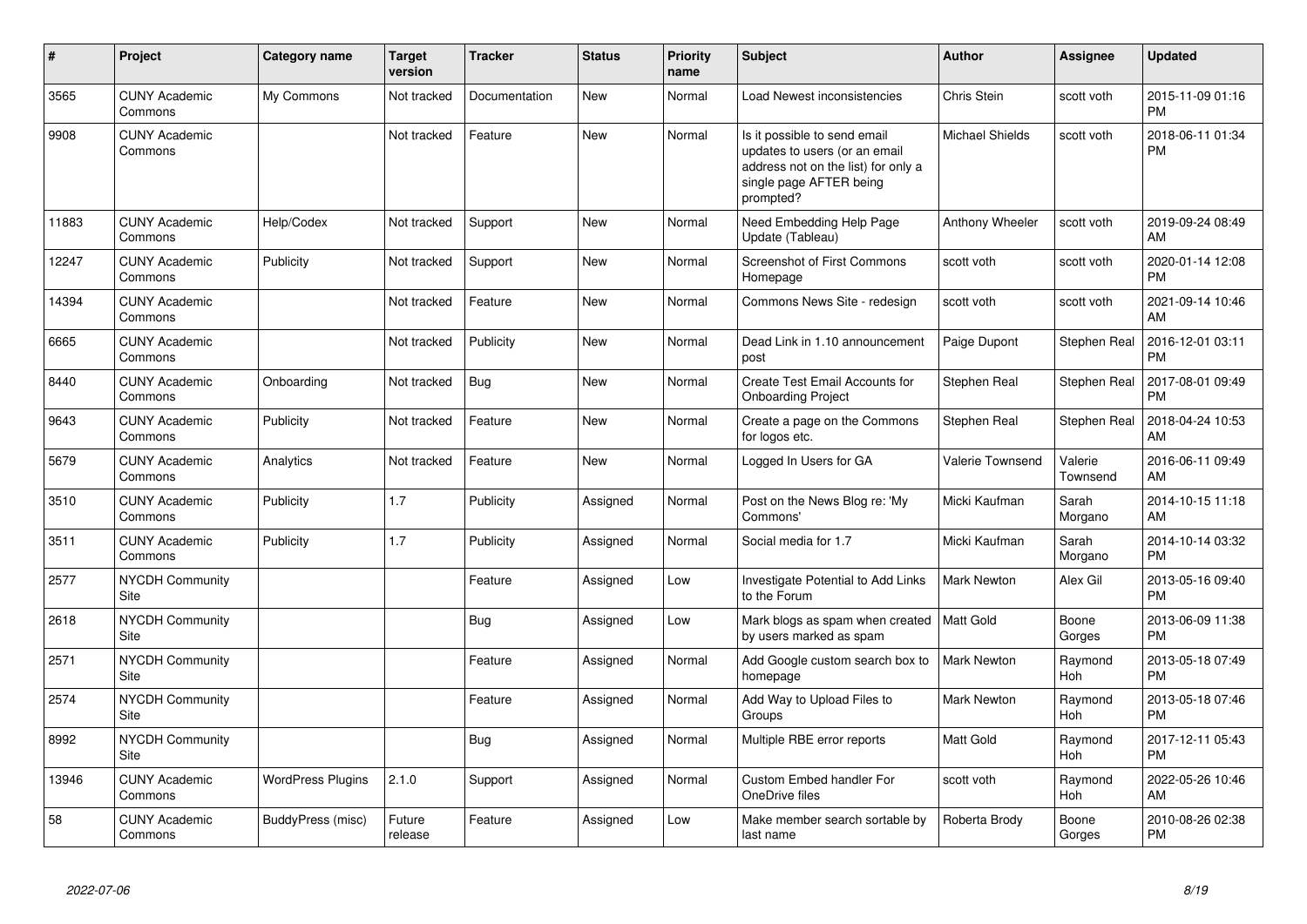| $\pmb{\#}$ | Project                         | <b>Category name</b>     | <b>Target</b><br>version | Tracker | <b>Status</b> | <b>Priority</b><br>name | <b>Subject</b>                                                       | <b>Author</b>      | Assignee        | <b>Updated</b>                |
|------------|---------------------------------|--------------------------|--------------------------|---------|---------------|-------------------------|----------------------------------------------------------------------|--------------------|-----------------|-------------------------------|
| 287        | <b>CUNY Academic</b><br>Commons | WordPress (misc)         | Future<br>release        | Feature | Assigned      | Normal                  | Create troubleshooting tool for<br>account sign-up                   | <b>Matt Gold</b>   | Boone<br>Gorges | 2015-11-09 06:17<br>PM        |
| 377        | <b>CUNY Academic</b><br>Commons | BuddyPress (misc)        | Future<br>release        | Feature | Assigned      | Normal                  | Like buttons                                                         | <b>Matt Gold</b>   | Boone<br>Gorges | 2010-11-16 05:13<br><b>PM</b> |
| 435        | <b>CUNY Academic</b><br>Commons | BuddyPress (misc)        | Future<br>release        | Feature | Assigned      | Normal                  | Include Avatar Images in Forum<br><b>Post Notification Emails</b>    | <b>Matt Gold</b>   | Boone<br>Gorges | 2010-12-08 12:40<br><b>PM</b> |
| 500        | <b>CUNY Academic</b><br>Commons | BuddyPress (misc)        | Future<br>release        | Feature | Assigned      | Normal                  | <b>Export Group Data</b>                                             | <b>Matt Gold</b>   | Boone<br>Gorges | 2010-12-19 12:09<br>PM        |
| 519        | <b>CUNY Academic</b><br>Commons | <b>BuddyPress Docs</b>   | Future<br>release        | Feature | Assigned      | Low                     | TOC for individual docs - for new<br>BP "wiki-like" plugin           | scott voth         | Boone<br>Gorges | 2015-11-09 05:54<br>PM        |
| 554        | <b>CUNY Academic</b><br>Commons | BuddyPress (misc)        | Future<br>release        | Feature | Assigned      | Normal                  | Add Trackback notifications to<br>site-wide activity feed            | <b>Matt Gold</b>   | Boone<br>Gorges | 2015-11-09 06:19<br><b>PM</b> |
| 585        | <b>CUNY Academic</b><br>Commons | Group Forums             | Future<br>release        | Feature | Assigned      | Normal                  | Merge Forum Topics                                                   | Sarah Morgano      | Boone<br>Gorges | 2011-07-06 04:11<br><b>PM</b> |
| 599        | <b>CUNY Academic</b><br>Commons | <b>BuddyPress</b> (misc) | Future<br>release        | Feature | Assigned      | Normal                  | Consider adding rating plugins for<br>BuddyPress/BBPress             | <b>Matt Gold</b>   | Boone<br>Gorges | 2011-08-22 06:50<br>PM        |
| 618        | <b>CUNY Academic</b><br>Commons | <b>BuddyPress Docs</b>   | Future<br>release        | Feature | Assigned      | Normal                  | <b>BuddyPress Docs: export formats</b>                               | Boone Gorges       | Boone<br>Gorges | 2015-11-09 05:38<br>PM        |
| 635        | <b>CUNY Academic</b><br>Commons | BuddyPress (misc)        | Future<br>release        | Feature | Assigned      | Normal                  | Big Blue Button -<br>Videoconferencing in Groups and<br><b>Blogs</b> | <b>Matt Gold</b>   | Boone<br>Gorges | 2011-03-14 03:24<br><b>PM</b> |
| 658        | <b>CUNY Academic</b><br>Commons | <b>WordPress Plugins</b> | Future<br>release        | Feature | Assigned      | Normal                  | Rebulid Sitewide Tag Suggestion                                      | <b>Matt Gold</b>   | Boone<br>Gorges | 2015-01-05 08:47<br><b>PM</b> |
| 1165       | <b>CUNY Academic</b><br>Commons | <b>Email Invitations</b> | Future<br>release        | Feature | Assigned      | Low                     | Allow saved lists of invitees under<br>Send Invites                  | Boone Gorges       | Boone<br>Gorges | 2015-11-09 06:03<br><b>PM</b> |
| 1417       | <b>CUNY Academic</b><br>Commons | <b>BuddyPress Docs</b>   | Future<br>release        | Feature | Assigned      | Low                     | Bulk actions for BuddyPress Docs                                     | Boone Gorges       | Boone<br>Gorges | 2016-10-17 10:41<br><b>PM</b> |
| 1422       | <b>CUNY Academic</b><br>Commons | <b>BuddyPress Docs</b>   | Future<br>release        | Feature | Assigned      | Normal                  | Make "created Doc" activity icons<br>non-mini                        | Boone Gorges       | Boone<br>Gorges | 2015-11-09 05:48<br><b>PM</b> |
| 1460       | <b>CUNY Academic</b><br>Commons | Analytics                | Future<br>release        | Feature | Assigned      | Normal                  | Update System Report                                                 | <b>Brian Foote</b> | Boone<br>Gorges | 2015-11-09 06:13<br>PM        |
| 1508       | <b>CUNY Academic</b><br>Commons | WordPress (misc)         | Future<br>release        | Feature | Assigned      | Normal                  | Share login cookies across<br>mapped domains                         | Boone Gorges       | Boone<br>Gorges | 2012-07-02 12:12<br>PM        |
| 1562       | <b>CUNY Academic</b><br>Commons | <b>WordPress Plugins</b> | Future<br>release        | Feature | Assigned      | Low                     | Play with NYT Collaborative<br><b>Authoring Tool</b>                 | <b>Matt Gold</b>   | Boone<br>Gorges | 2015-01-05 08:47<br><b>PM</b> |
| 1744       | <b>CUNY Academic</b><br>Commons | <b>BuddyPress Docs</b>   | Future<br>release        | Feature | Assigned      | Normal                  | Spreadsheet-style Docs                                               | Boone Gorges       | Boone<br>Gorges | 2015-11-09 06:13<br>PM        |
| 1888       | <b>CUNY Academic</b><br>Commons | Home Page                | Future<br>release        | Feature | Assigned      | Normal                  | Refactor BP MPO Activity Filter to<br>support proper pagination      | Sarah Morgano      | Boone<br>Gorges | 2014-05-01 07:11<br>PM        |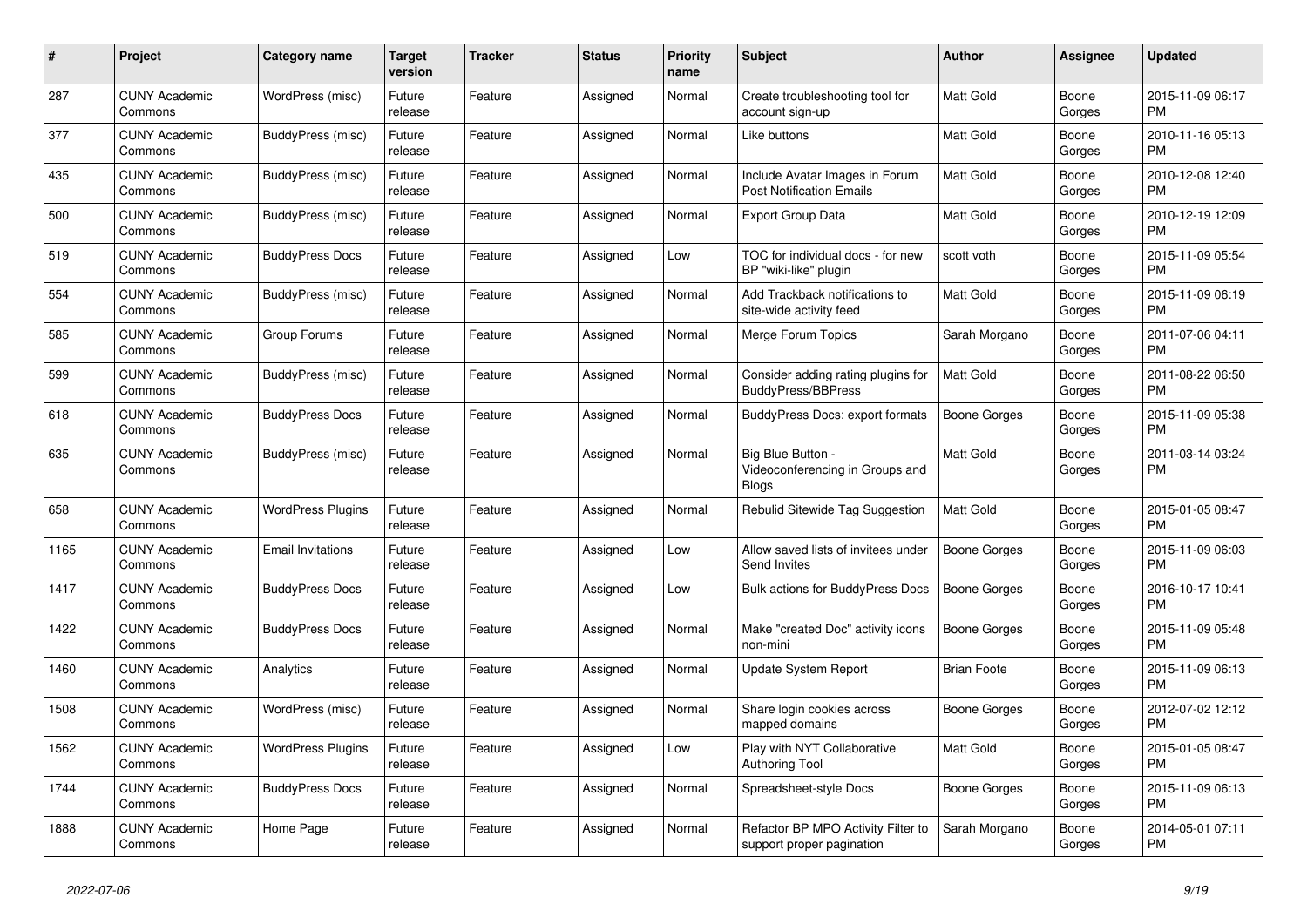| #    | Project                         | <b>Category name</b>     | <b>Target</b><br>version | <b>Tracker</b> | <b>Status</b> | <b>Priority</b><br>name | Subject                                                                    | Author              | Assignee        | <b>Updated</b>                |
|------|---------------------------------|--------------------------|--------------------------|----------------|---------------|-------------------------|----------------------------------------------------------------------------|---------------------|-----------------|-------------------------------|
| 2013 | <b>CUNY Academic</b><br>Commons | <b>Public Portfolio</b>  | Future<br>release        | Feature        | Assigned      | Low                     | Have Profile Privacy Options show<br>up only for filled-in fields          | Matt Gold           | Boone<br>Gorges | 2015-11-09 06:09<br>PM        |
| 2223 | <b>CUNY Academic</b><br>Commons | <b>WordPress Plugins</b> | Future<br>release        | Feature        | Assigned      | Low                     | Add Participad to the CUNY<br>Academic Commons                             | Matt Gold           | Boone<br>Gorges | 2014-09-17 10:03<br>PM        |
| 2325 | CUNY Academic<br>Commons        | BuddyPress (misc)        | Future<br>release        | Feature        | Assigned      | Low                     | Profile should have separate fields<br>for first/last names                | local admin         | Boone<br>Gorges | 2015-11-09 06:09<br><b>PM</b> |
| 2523 | <b>CUNY Academic</b><br>Commons | <b>BuddyPress Docs</b>   | Future<br>release        | Feature        | Assigned      | Normal                  | Allow Users to Upload Images to<br><b>BP</b> Docs                          | <b>Matt Gold</b>    | Boone<br>Gorges | 2015-11-09 06:14<br>PM        |
| 2610 | <b>CUNY Academic</b><br>Commons | Group Invitations        | Future<br>release        | Feature        | Assigned      | Low                     | Request: Custom invitation<br>message to group invites                     | local admin         | Boone<br>Gorges | 2015-11-09 06:13<br>PM        |
| 3002 | <b>CUNY Academic</b><br>Commons | Search                   | Future<br>release        | Feature        | Assigned      | Normal                  | Overhaul CAC search by using<br>external search appliance                  | Boone Gorges        | Boone<br>Gorges | 2020-07-15 03:05<br>PM        |
| 3042 | <b>CUNY Academic</b><br>Commons | <b>Public Portfolio</b>  | Future<br>release        | Feature        | Assigned      | Normal                  | Browsing member interests                                                  | <b>Matt Gold</b>    | Boone<br>Gorges | 2015-03-21 09:04<br><b>PM</b> |
| 3080 | <b>CUNY Academic</b><br>Commons | <b>Group Files</b>       | Future<br>release        | Feature        | Assigned      | Low                     | Create a system to keep track of<br>file changes                           | <b>Matt Gold</b>    | Boone<br>Gorges | 2014-02-26 10:04<br>PM        |
| 3193 | <b>CUNY Academic</b><br>Commons | Group Forums             | Future<br>release        | Feature        | Assigned      | Normal                  | bbPress 2.x dynamic roles and<br><b>RBE</b>                                | <b>Boone Gorges</b> | Boone<br>Gorges | 2014-09-30 01:30<br><b>PM</b> |
| 3220 | <b>CUNY Academic</b><br>Commons | <b>Public Portfolio</b>  | Future<br>release        | Feature        | Assigned      | Normal                  | Add indent/outdent option to<br>Formatting Buttons on Profile<br>Page      | <b>Matt Gold</b>    | Boone<br>Gorges | 2014-05-21 10:39<br><b>PM</b> |
| 3308 | <b>CUNY Academic</b><br>Commons | Group Invitations        | Future<br>release        | Feature        | Assigned      | Normal                  | Allow members to rescind group<br>invitations                              | Matt Gold           | Boone<br>Gorges | 2015-04-01 08:53<br>PM        |
| 3475 | <b>CUNY Academic</b><br>Commons | Events                   | Future<br>release        | Feature        | Assigned      | Normal                  | Request to add plugin to<br>streamline room<br>booking/appointment booking | Naomi Barrettara    | Boone<br>Gorges | 2014-12-01 05:14<br>PM        |
| 3759 | <b>CUNY Academic</b><br>Commons | WordPress (misc)         | Future<br>release        | Feature        | Assigned      | Normal                  | Review Interface for Adding Users<br>to Blogs                              | Matt Gold           | Boone<br>Gorges | 2015-03-24 05:52<br>PM        |
| 3768 | <b>CUNY Academic</b><br>Commons | <b>Public Portfolio</b>  | Future<br>release        | Feature        | Assigned      | Normal                  | Institutions/Past positions on<br>public portfolios                        | Matt Gold           | Boone<br>Gorges | 2018-04-23 10:44<br>AM        |
| 4053 | <b>CUNY Academic</b><br>Commons | Events                   | Future<br>release        | Feature        | Assigned      | Normal                  | Create new tab for past events                                             | <b>Matt Gold</b>    | Boone<br>Gorges | 2015-05-12 02:10<br>PM        |
| 4238 | <b>CUNY Academic</b><br>Commons | Events                   | Future<br>release        | Feature        | Assigned      | Normal                  | Copy Events to Other Groups?                                               | <b>Matt Gold</b>    | Boone<br>Gorges | 2015-07-02 10:08<br>AM        |
| 4903 | <b>CUNY Academic</b><br>Commons | Events                   | Future<br>release        | Design/UX      | Assigned      | Normal                  | Improving visual appearance of<br>event calendars                          | <b>Matt Gold</b>    | Boone<br>Gorges | 2016-10-13 11:51<br>AM        |
| 4980 | <b>CUNY Academic</b><br>Commons | Home Page                | Future<br>release        | Feature        | Assigned      | Normal                  | CAC Featured Content -- Adding<br>Randomization                            | Matt Gold           | Boone<br>Gorges | 2016-12-12 03:01<br><b>PM</b> |
| 5234 | <b>CUNY Academic</b><br>Commons | Membership               | Future<br>release        | Feature        | Assigned      | Normal                  | Write Unconfirmed patch for WP                                             | <b>Boone Gorges</b> | Boone<br>Gorges | 2016-10-24 11:18<br>AM        |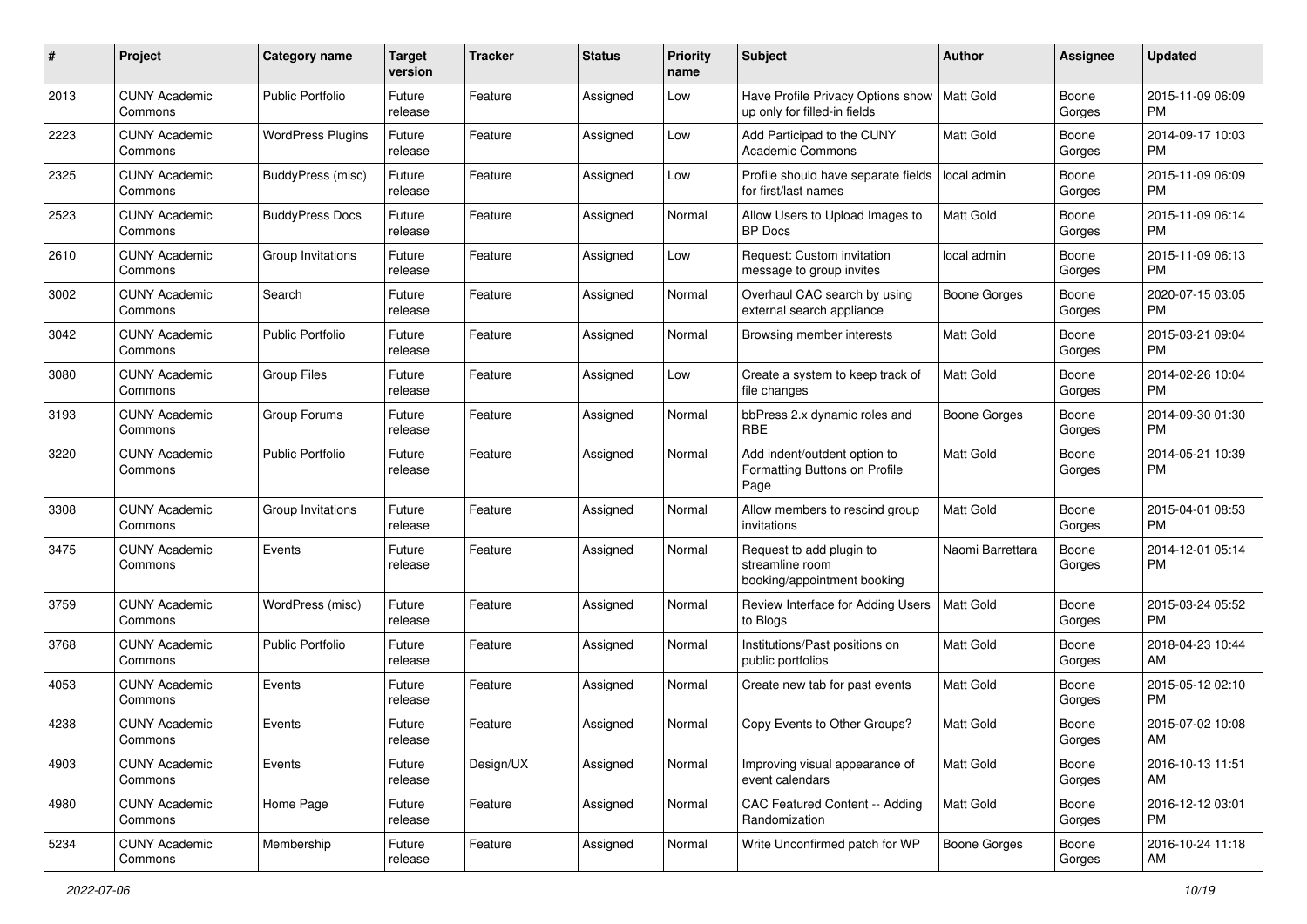| #     | <b>Project</b>                  | <b>Category name</b>       | <b>Target</b><br>version | <b>Tracker</b> | <b>Status</b> | <b>Priority</b><br>name | <b>Subject</b>                                                                             | <b>Author</b>     | Assignee           | <b>Updated</b>                |
|-------|---------------------------------|----------------------------|--------------------------|----------------|---------------|-------------------------|--------------------------------------------------------------------------------------------|-------------------|--------------------|-------------------------------|
| 5696  | <b>CUNY Academic</b><br>Commons | Events                     | Future<br>release        | Feature        | Assigned      | Normal                  | Events Calendar - display options /   Matt Gold<br>calendar aggregation                    |                   | Boone<br>Gorges    | 2016-10-13 11:44<br>AM        |
| 8836  | <b>CUNY Academic</b><br>Commons | <b>Blogs (BuddyPress)</b>  | Future<br>release        | Feature        | Assigned      | Normal                  | Redesign site launch process                                                               | <b>Matt Gold</b>  | Boone<br>Gorges    | 2019-10-03 02:49<br><b>PM</b> |
| 8900  | <b>CUNY Academic</b><br>Commons | Accessibility              | Future<br>release        | Feature        | Assigned      | Normal                  | Look into tools to enforce<br>accessibility in WP environment                              | <b>Matt Gold</b>  | Boone<br>Gorges    | 2022-04-26 11:59<br>AM        |
| 8901  | <b>CUNY Academic</b><br>Commons | Accessibility              | Future<br>release        | Feature        | Assigned      | Normal                  | Theme analysis for accessibility                                                           | <b>Matt Gold</b>  | Boone<br>Gorges    | 2022-04-26 11:59<br>AM        |
| 9895  | <b>CUNY Academic</b><br>Commons | Onboarding                 | Future<br>release        | Feature        | Assigned      | Normal                  | Add "Accept Invitation"<br>link/button/function to Group<br>and/or Site invitation emails? | Luke Waltzer      | Boone<br>Gorges    | 2018-06-07 12:42<br><b>PM</b> |
| 10368 | <b>CUNY Academic</b><br>Commons |                            | Future<br>release        | Feature        | Assigned      | Normal                  | Use ORCID data to populate<br>academic profile page                                        | Stephen Francoeur | Boone<br>Gorges    | 2018-09-25 01:53<br><b>PM</b> |
| 15604 | <b>CUNY Academic</b><br>Commons | <b>Email Notifications</b> | Future<br>release        | Feature        | Assigned      | Normal                  | <b>Restructure Commons Group</b><br>Digest Email Messages                                  | <b>Matt Gold</b>  | Boone<br>Gorges    | 2022-05-26 10:45<br>AM        |
| 365   | <b>CUNY Academic</b><br>Commons | WordPress (misc)           | Future<br>release        | Feature        | Assigned      | Normal                  | <b>Create Mouseover Tooltips</b><br>throughout Site                                        | <b>Matt Gold</b>  | Chris Stein        | 2015-11-09 06:18<br><b>PM</b> |
| 860   | <b>CUNY Academic</b><br>Commons | Design                     | Future<br>release        | Design/UX      | Assigned      | Normal                  | <b>Standardize Button Treatment</b><br><b>Across the Commons</b>                           | Chris Stein       | <b>Chris Stein</b> | 2014-05-01 09:45<br>AM        |
| 2754  | <b>CUNY Academic</b><br>Commons | Design                     | Future<br>release        | Feature        | Assigned      | Normal                  | Determine strategy for CAC logo<br>handling in top header                                  | Micki Kaufman     | Chris Stein        | 2015-01-05 08:53<br><b>PM</b> |
| 2832  | <b>CUNY Academic</b><br>Commons | <b>Public Portfolio</b>    | Future<br>release        | Feature        | Assigned      | Normal                  | Improve interface for (not)<br>auto-linking profile fields                                 | Boone Gorges      | Chris Stein        | 2015-01-05 08:52<br><b>PM</b> |
| 2881  | <b>CUNY Academic</b><br>Commons | <b>Public Portfolio</b>    | Future<br>release        | Feature        | Assigned      | Normal                  | Redesign the UX for Profiles                                                               | Chris Stein       | <b>Chris Stein</b> | 2016-10-13 12:45<br><b>PM</b> |
| 3330  | <b>CUNY Academic</b><br>Commons | My Commons                 | Future<br>release        | Feature        | Assigned      | Normal                  | 'Commons Information" tool                                                                 | Boone Gorges      | Chris Stein        | 2014-09-22 08:46<br><b>PM</b> |
| 3354  | <b>CUNY Academic</b><br>Commons | <b>Group Files</b>         | Future<br>release        | Feature        | Assigned      | Low                     | Allow Group Download of Multiple<br><b>Selected Files</b>                                  | <b>Matt Gold</b>  | Chris Stein        | 2014-08-01 08:50<br>AM        |
| 3770  | <b>CUNY Academic</b><br>Commons | <b>Public Portfolio</b>    | Future<br>release        | Feature        | Assigned      | Normal                  | Improve Layout/Formatting of<br>Positions Area on Public Portfolios                        | <b>Matt Gold</b>  | Chris Stein        | 2015-04-01 09:17<br><b>PM</b> |
| 5827  | <b>CUNY Academic</b><br>Commons | Public Portfolio           | Future<br>release        | Bug            | Assigned      | Normal                  | Academic Interests square bracket<br>links not working                                     | scott voth        | Chris Stein        | 2016-08-11 11:59<br><b>PM</b> |
| 9028  | <b>CUNY Academic</b><br>Commons | Onboarding                 | Future<br>release        | Feature        | Assigned      | Normal                  | suggest groups to new members<br>during the registration process                           | <b>Matt Gold</b>  | Chris Stein        | 2018-10-24 12:34<br><b>PM</b> |
| 8078  | <b>CUNY Academic</b><br>Commons | <b>WordPress Plugins</b>   | Future<br>release        | System Upgrade | Assigned      | Normal                  | <b>CommentPress Updates</b>                                                                | Margaret Galvan   | Christian<br>Wach  | 2017-05-08 03:49<br><b>PM</b> |
| 4438  | <b>CUNY Academic</b><br>Commons | Events                     | Future<br>release        | Bug            | Assigned      | Normal                  | Events Calendar - Export<br><b>Recurring Events</b>                                        | scott voth        | Daniel Jones       | 2016-05-23 04:25<br><b>PM</b> |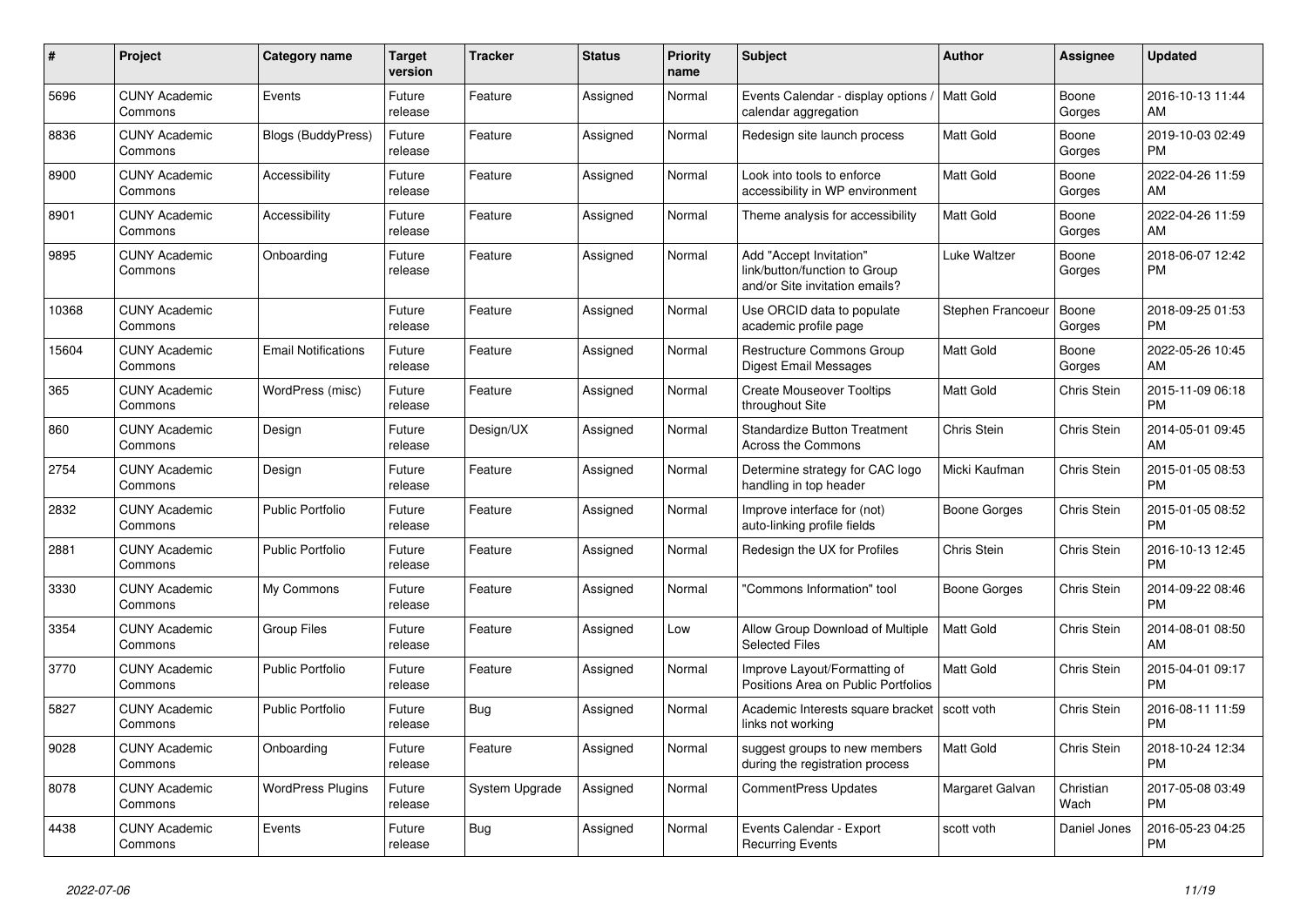| #    | Project                         | <b>Category name</b>       | <b>Target</b><br>version | <b>Tracker</b> | <b>Status</b> | <b>Priority</b><br>name | <b>Subject</b>                                                                | Author                  | <b>Assignee</b>     | <b>Updated</b>                |
|------|---------------------------------|----------------------------|--------------------------|----------------|---------------|-------------------------|-------------------------------------------------------------------------------|-------------------------|---------------------|-------------------------------|
| 5268 | <b>CUNY Academic</b><br>Commons | Group Forums               | Future<br>release        | Bug            | Assigned      | Normal                  | Long-time to post to multiple<br>groups                                       | Luke Waltzer            | Daniel Jones        | 2016-09-07 06:31<br><b>PM</b> |
| 412  | <b>CUNY Academic</b><br>Commons | <b>WordPress Themes</b>    | Future<br>release        | Feature        | Assigned      | Normal                  | <b>Featured Themes</b>                                                        | Matt Gold               | Dominic<br>Giglio   | 2015-01-05 08:44<br><b>PM</b> |
| 940  | CUNY Academic<br>Commons        | Redmine                    | Future<br>release        | Feature        | Assigned      | Low                     | Communication with users after<br>releases                                    | Matt Gold               | Dominic<br>Giglio   | 2012-09-09 04:36<br><b>PM</b> |
| 1983 | <b>CUNY Academic</b><br>Commons | Home Page                  | Future<br>release        | Feature        | Assigned      | Low                     | Media Library integration with<br>Featured Content plugin                     | <b>Boone Gorges</b>     | Dominic<br>Giglio   | 2014-03-17 10:34<br>AM        |
| 2167 | CUNY Academic<br>Commons        | WordPress (misc)           | Future<br>release        | <b>Bug</b>     | Assigned      | Normal                  | <b>CAC-Livestream Plugin Issues</b>                                           | Michael Smith           | Dominic<br>Giglio   | 2015-01-02 03:06<br><b>PM</b> |
| 9835 | <b>CUNY Academic</b><br>Commons | Group Forums               | Future<br>release        | <b>Bug</b>     | Assigned      | Normal                  | add a "like" function?                                                        | Marilyn Weber           | <b>Erik Trainer</b> | 2018-06-05 01:49<br><b>PM</b> |
| 5955 | <b>CUNY Academic</b><br>Commons | Outreach                   | Future<br>release        | Feature        | Assigned      | Normal                  | Create auto-newsletter for<br>commons members                                 | Matt Gold               | Luke Waltzer        | 2016-08-30 10:34<br>AM        |
| 370  | <b>CUNY Academic</b><br>Commons | Registration               | Future<br>release        | Feature        | Assigned      | High                    | <b>Guest Accounts</b>                                                         | <b>Matt Gold</b>        | Matt Gold           | 2015-04-09 09:33<br>PM        |
| 6392 | <b>CUNY Academic</b><br>Commons | Group Forums               | Future<br>release        | Design/UX      | Assigned      | Low                     | Composition/Preview Panes in<br>Forum Posts                                   | Luke Waltzer            | Paige Dupont        | 2016-10-21 04:26<br><b>PM</b> |
| 333  | <b>CUNY Academic</b><br>Commons | <b>Email Notifications</b> | Future<br>release        | Feature        | Assigned      | Low                     | Delay Forum Notification Email<br>Delivery Until After Editing Period<br>Ends | Matt Gold               | Raymond<br>Hoh      | 2015-11-09 06:01<br><b>PM</b> |
| 1192 | <b>CUNY Academic</b><br>Commons | <b>Group Files</b>         | Future<br>release        | Feature        | Assigned      | Low                     | When posting group files, allow<br>users to add a category without<br>saving  | Matt Gold               | Raymond<br>Hoh      | 2015-11-09 05:53<br><b>PM</b> |
| 3192 | <b>CUNY Academic</b><br>Commons | Group Forums               | Future<br>release        | Feature        | Assigned      | Normal                  | Customizable forum views for<br>bbPress 2.x group forums                      | Boone Gorges            | Raymond<br>Hoh      | 2015-11-09 12:47<br><b>PM</b> |
| 3492 | <b>CUNY Academic</b><br>Commons | <b>WordPress Themes</b>    | Future<br>release        | Support        | Assigned      | Normal                  | Add CBOX theme to the<br>Commons                                              | scott voth              | Raymond<br>Hoh      | 2014-10-08 05:55<br><b>PM</b> |
| 3517 | <b>CUNY Academic</b><br>Commons | My Commons                 | Future<br>release        | Feature        | Assigned      | Normal                  | Mute/Unmute My Commons<br>updates                                             | <b>Matt Gold</b>        | Raymond<br>Hoh      | 2015-11-09 01:19<br><b>PM</b> |
| 3536 | <b>CUNY Academic</b><br>Commons | My Commons                 | Future<br>release        | Feature        | Assigned      | Normal                  | Infinite Scroll on My Commons<br>page                                         | Matt Gold               | Raymond<br>Hoh      | 2015-04-13 04:42<br><b>PM</b> |
| 3577 | <b>CUNY Academic</b><br>Commons | My Commons                 | Future<br>release        | Design/UX      | Assigned      | Normal                  | Replies to items in My Commons                                                | <b>Matt Gold</b>        | Raymond<br>Hoh      | 2015-04-09 05:19<br>PM        |
| 3662 | <b>CUNY Academic</b><br>Commons | SEO                        | Future<br>release        | Feature        | Assigned      | Normal                  | Duplicate Content/SEO/Google<br>issues                                        | <b>Matt Gold</b>        | Ravmond<br>Hoh      | 2015-04-13 04:37<br><b>PM</b> |
| 4388 | <b>CUNY Academic</b><br>Commons | WordPress (misc)           | Future<br>release        | <b>Bug</b>     | Assigned      | Normal                  | Repeated request for<br>authentication.                                       | Alice.Lynn<br>McMichael | Raymond<br>Hoh      | 2015-08-11 07:35<br><b>PM</b> |
| 5016 | <b>CUNY Academic</b><br>Commons | Events                     | Future<br>release        | Feature        | Assigned      | Low                     | Allow comments to be posted on<br>events                                      | Matt Gold               | Raymond<br>Hoh      | 2019-03-01 02:23<br><b>PM</b> |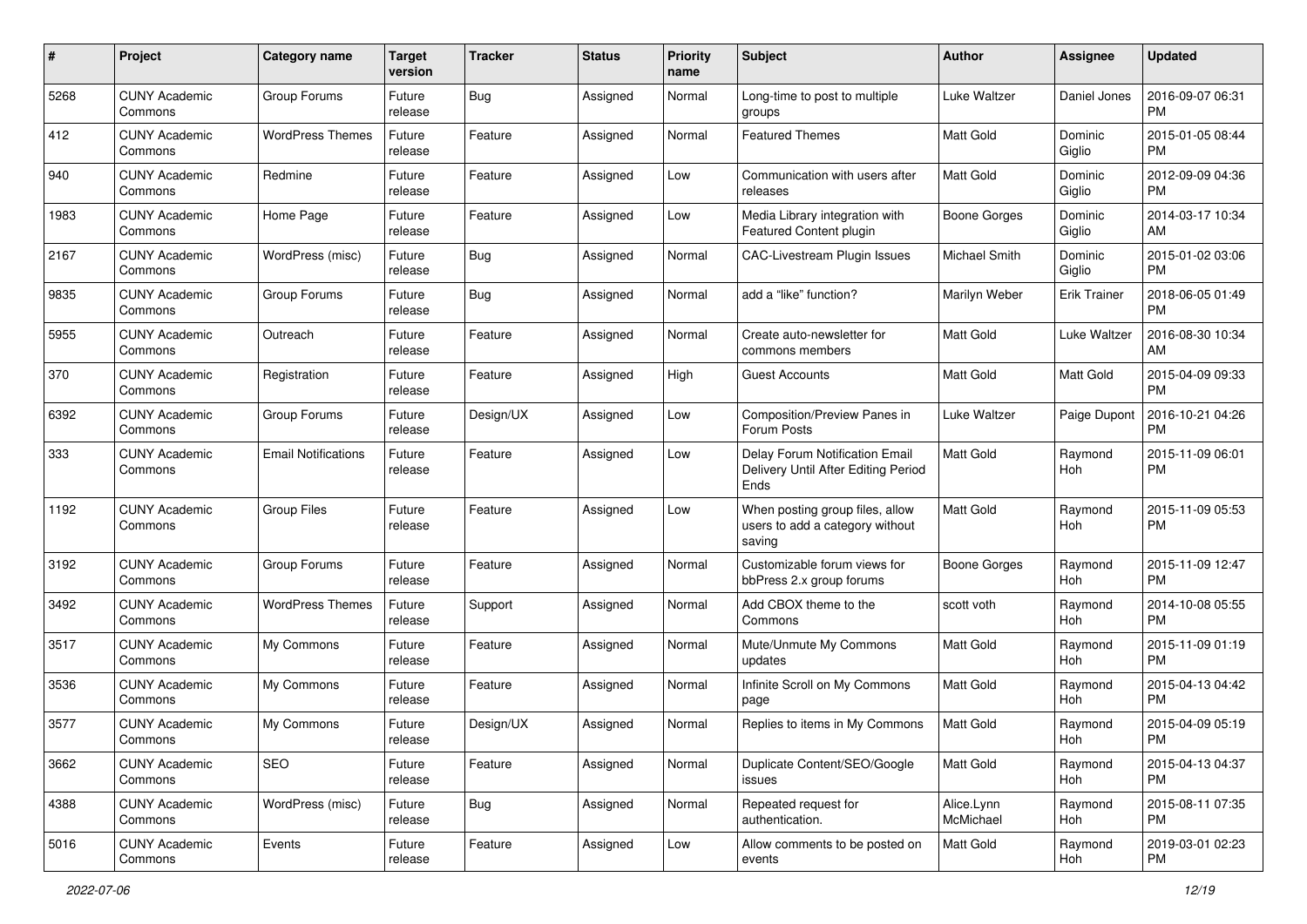| $\#$  | Project                         | <b>Category name</b>     | <b>Target</b><br>version | <b>Tracker</b> | <b>Status</b> | <b>Priority</b><br>name | <b>Subject</b>                                                        | <b>Author</b>        | <b>Assignee</b>     | <b>Updated</b>                |
|-------|---------------------------------|--------------------------|--------------------------|----------------|---------------|-------------------------|-----------------------------------------------------------------------|----------------------|---------------------|-------------------------------|
| 5691  | <b>CUNY Academic</b><br>Commons | Blogs (BuddyPress)       | Future<br>release        | Bug            | Assigned      | High                    | Differing numbers on Sites display                                    | <b>Matt Gold</b>     | Raymond<br>Hoh      | 2016-06-13 01:37<br><b>PM</b> |
| 10659 | <b>CUNY Academic</b><br>Commons | Group Forums             | Future<br>release        | Feature        | Assigned      | Normal                  | Post to multiple groups via email                                     | <b>Matt Gold</b>     | Raymond<br>Hoh      | 2018-11-15 12:54<br>AM        |
| 497   | <b>CUNY Academic</b><br>Commons | <b>WordPress Plugins</b> | Future<br>release        | Feature        | Assigned      | Normal                  | Drag and Drop Ordering on<br>Gallery Post Plugin                      | <b>Matt Gold</b>     | Ron Rennick         | 2015-11-09 06:18<br><b>PM</b> |
| 310   | <b>CUNY Academic</b><br>Commons | BuddyPress (misc)        | Future<br>release        | Feature        | Assigned      | Low                     | <b>Friend Request Email</b>                                           | <b>Matt Gold</b>     | Samantha<br>Raddatz | 2015-11-09 05:08<br><b>PM</b> |
| 481   | <b>CUNY Academic</b><br>Commons | Groups (misc)            | Future<br>release        | Feature        | Assigned      | Normal                  | ability to archive inactive groups<br>and blogs                       | Michael Mandiberg    | Samantha<br>Raddatz | 2015-11-09 05:56<br><b>PM</b> |
| 653   | <b>CUNY Academic</b><br>Commons | Group Blogs              | Future<br>release        | Feature        | Assigned      | Normal                  | Redesign Integration of Groups<br>and Blogs                           | <b>Matt Gold</b>     | Samantha<br>Raddatz | 2015-11-09 05:40<br><b>PM</b> |
| 1105  | <b>CUNY Academic</b><br>Commons | WordPress (misc)         | Future<br>release        | Feature        | Assigned      | Normal                  | Rephrase Blog Privacy Options                                         | <b>Matt Gold</b>     | Samantha<br>Raddatz | 2015-11-09 06:19<br><b>PM</b> |
| 3458  | <b>CUNY Academic</b><br>Commons | Groups (misc)            | Future<br>release        | Feature        | Assigned      | Normal                  | Filter Members of Group by<br>Campus                                  | <b>Michael Smith</b> | Samantha<br>Raddatz | 2014-09-26 08:32<br><b>PM</b> |
| 3473  | <b>CUNY Academic</b><br>Commons | <b>User Experience</b>   | Future<br>release        | Feature        | Assigned      | Normal                  | Commons profile: Add help info<br>about "Positions" replacing "title" | Keith Miyake         | Samantha<br>Raddatz | 2015-11-09 02:28<br><b>PM</b> |
| 4221  | <b>CUNY Academic</b><br>Commons | Group Forums             | Future<br>release        | Design/UX      | Assigned      | Normal                  | Add 'Number of Posts' display<br>option to Forum page                 | Samantha Raddatz     | Samantha<br>Raddatz | 2015-06-26 02:21<br>PM        |
| 4404  | <b>CUNY Academic</b><br>Commons | <b>Public Portfolio</b>  | Future<br>release        | Design/UX      | Assigned      | Normal                  | Change color of permissions info<br>on portfolio editing interface    | <b>Matt Gold</b>     | Samantha<br>Raddatz | 2015-08-11 05:28<br><b>PM</b> |
| 4661  | <b>CUNY Academic</b><br>Commons | <b>User Experience</b>   | Future<br>release        | Bug            | Assigned      | Normal                  | <b>Simplify Events text</b>                                           | <b>Matt Gold</b>     | Samantha<br>Raddatz | 2015-10-02 09:06<br><b>PM</b> |
| 5225  | <b>CUNY Academic</b><br>Commons | Registration             | Future<br>release        | Feature        | Assigned      | Normal                  | On-boarding Issues                                                    | Luke Waltzer         | Samantha<br>Raddatz | 2016-02-12 02:58<br><b>PM</b> |
| 5316  | <b>CUNY Academic</b><br>Commons | <b>User Experience</b>   | Future<br>release        | Feature        | Assigned      | Normal                  | Prompt user email address<br>updates                                  | <b>Matt Gold</b>     | Stephen Real        | 2016-12-21 03:30<br><b>PM</b> |
| 1423  | <b>CUNY Academic</b><br>Commons | BuddyPress (misc)        | Future<br>release        | Feature        | Assigned      | Low                     | Show an avatar for pingback<br>comment activity items                 | Boone Gorges         | <b>Tahir Butt</b>   | 2016-10-24 12:03<br><b>PM</b> |
| 3090  | <b>CUNY Academic</b><br>Commons | Twitter page             | Future<br>release        | Feature        | Assigned      | Normal                  | Prevent Retweets from showing<br>up on Commons twitter page           | <b>Matt Gold</b>     | <b>Tahir Butt</b>   | 2016-10-24 11:31<br>AM        |
| 6426  | <b>CUNY Academic</b><br>Commons | Spam/Spam<br>Prevention  | Future<br>release        | Feature        | Assigned      | Normal                  | Force captcha on all comments?                                        | <b>Matt Gold</b>     | Tahir Butt          | 2016-10-24 02:06<br><b>PM</b> |
| 5581  | <b>CUNY Academic</b><br>Commons | Analytics                | Future<br>release        | Feature        | Assigned      | Normal                  | <b>Explore alternatives to Google</b><br>Analytics                    | Matt Gold            | Valerie<br>Townsend | 2020-04-17 03:12<br><b>PM</b> |
| 11519 | <b>CUNY Academic</b><br>Commons |                          | Not tracked              | Support        | Assigned      | Normal                  | comment option not appearing                                          | Marilyn Weber        |                     | 2019-09-24 10:28<br>AM        |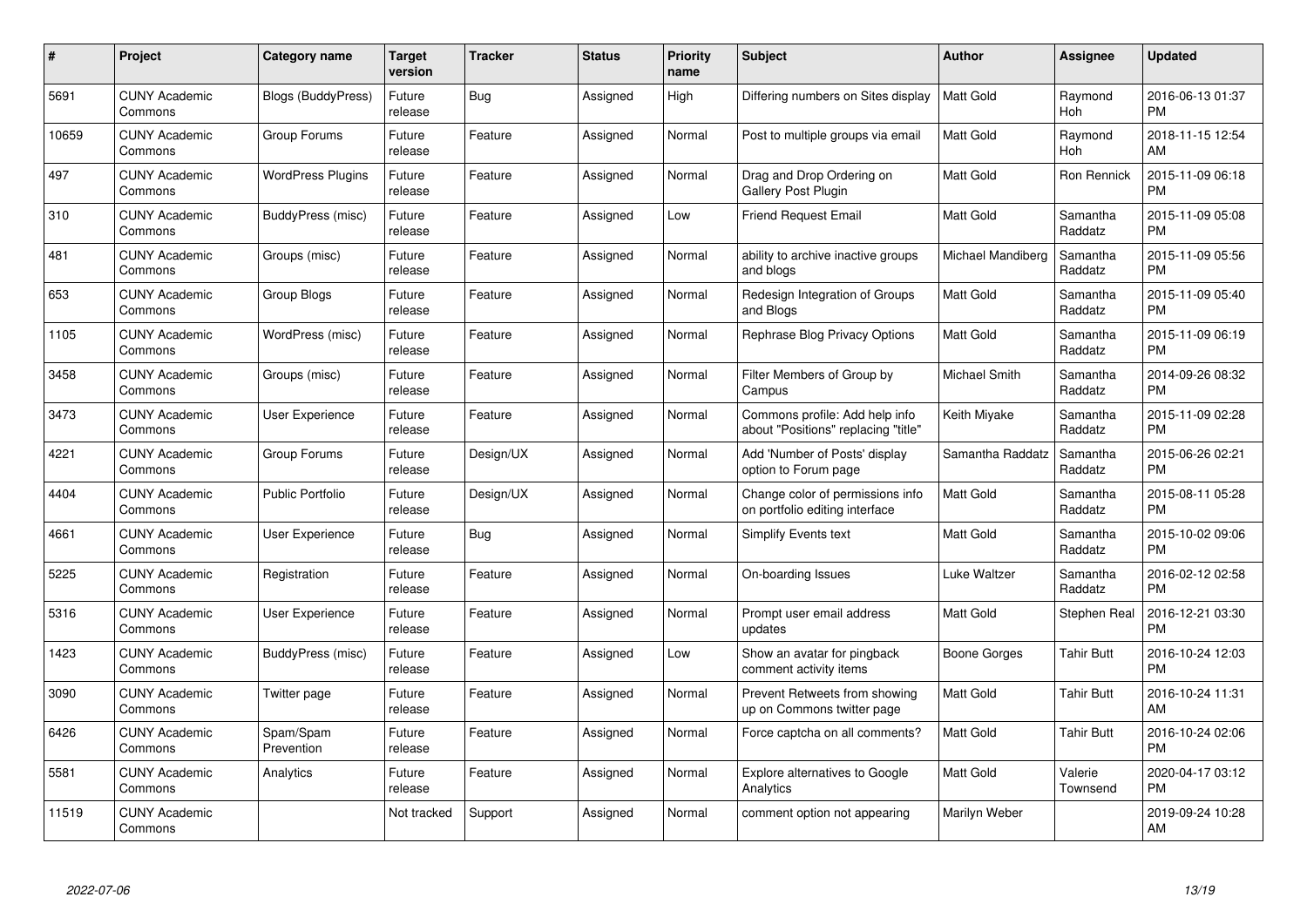| #     | Project                         | <b>Category name</b>           | <b>Target</b><br>version | <b>Tracker</b> | <b>Status</b> | Priority<br>name | <b>Subject</b>                                                                        | Author              | <b>Assignee</b>     | <b>Updated</b>                |
|-------|---------------------------------|--------------------------------|--------------------------|----------------|---------------|------------------|---------------------------------------------------------------------------------------|---------------------|---------------------|-------------------------------|
| 12436 | <b>CUNY Academic</b><br>Commons |                                | Not tracked              | <b>Bug</b>     | Assigned      | Normal           | Nightly system downtime                                                               | <b>Boone Gorges</b> |                     | 2020-08-01 09:30<br>AM        |
| 3230  | <b>CUNY Academic</b><br>Commons | Internal Tools and<br>Workflow | Not tracked              | Feature        | Assigned      | High             | Scripts for quicker<br>provisioning/updating of<br>development environments           | <b>Boone Gorges</b> | Boone<br>Gorges     | 2016-01-26 04:54<br><b>PM</b> |
| 9941  | <b>CUNY Academic</b><br>Commons | Wiki                           | Not tracked              | Support        | Assigned      | Normal           | Wiki functionality                                                                    | <b>Matt Gold</b>    | Boone<br>Gorges     | 2018-06-26 10:57<br>AM        |
| 8666  | <b>CUNY Academic</b><br>Commons | Teaching                       | Not tracked              | Documentation  | Assigned      | Normal           | Create Teaching on the Commons<br>Resource Page                                       | Matt Gold           | Laurie Hurson       | 2019-09-23 03:16<br><b>PM</b> |
| 11517 | <b>CUNY Academic</b><br>Commons |                                | Not tracked              | Feature        | Assigned      | Normal           | wp-accessibility plugin should not<br>strip 'target=" blank" by default               | <b>Boone Gorges</b> | Laurie Hurson       | 2019-09-24 09:57<br>AM        |
| 2666  | <b>CUNY Academic</b><br>Commons | About page                     | Not tracked              | Documentation  | Assigned      | Normal           | <b>Update About Text</b>                                                              | Chris Stein         | Luke Waltzer        | 2016-03-04 11:19<br>AM        |
| 6298  | <b>CUNY Academic</b><br>Commons | <b>User Experience</b>         | Not tracked              | Design/UX      | Assigned      | Normal           | Examine data from survey                                                              | <b>Matt Gold</b>    | Margaret<br>Galvan  | 2016-10-14 12:16<br><b>PM</b> |
| 7828  | <b>CUNY Academic</b><br>Commons |                                | Not tracked              | Feature        | Assigned      | Normal           | Theme Assessment 2017                                                                 | Margaret Galvan     | Margaret<br>Galvan  | 2017-05-02 10:41<br><b>PM</b> |
| 8837  | <b>CUNY Academic</b><br>Commons |                                | Not tracked              | Feature        | Assigned      | Normal           | Create a form to request info from<br>people requesting premium<br>themes and plugins | <b>Matt Gold</b>    | Marilyn<br>Weber    | 2017-11-14 03:35<br><b>PM</b> |
| 2175  | <b>CUNY Academic</b><br>Commons | WordPress (misc)               | Not tracked              | Support        | Assigned      | Normal           | Subscibe 2 vs. Jetpack<br>subscription options                                        | local admin         | Matt Gold           | 2016-01-26 04:58<br><b>PM</b> |
| 8898  | <b>CUNY Academic</b><br>Commons | Social Paper                   | Not tracked              | Feature        | Assigned      | Normal           | Usage data on docs and social<br>paper                                                | <b>Matt Gold</b>    | Matt Gold           | 2017-11-16 11:32<br>AM        |
| 9015  | <b>CUNY Academic</b><br>Commons | Groups (misc)                  | Not tracked              | Outreach       | Assigned      | Normal           | Email group admins the email<br>addresses of their groups                             | <b>Matt Gold</b>    | Matt Gold           | 2018-01-02 09:54<br>AM        |
| 8902  | <b>CUNY Academic</b><br>Commons | Design                         | Not tracked              | Feature        | Assigned      | Normal           | Report back on research on<br><b>BuddyPress themes</b>                                | <b>Matt Gold</b>    | Michael Smith       | 2017-11-10 12:31<br><b>PM</b> |
| 6671  | <b>CUNY Academic</b><br>Commons | Reply By Email                 | Not tracked              | Bug            | Assigned      | Normal           | "Post too often" RBE error<br>message                                                 | <b>Matt Gold</b>    | Raymond<br>Hoh      | 2016-11-11 09:55<br>AM        |
| 6995  | <b>CUNY Academic</b><br>Commons | Home Page                      | Not tracked              | Bug            | Assigned      | Normal           | member filter on homepage not<br>workina                                              | Matt Gold           | Raymond<br>Hoh      | 2016-12-11 09:46<br><b>PM</b> |
| 8976  | <b>CUNY Academic</b><br>Commons | Reply By Email                 | Not tracked              | Feature        | Assigned      | Normal           | Package RBE new topics posting?                                                       | Matt Gold           | Raymond<br>Hoh      | 2017-12-04 02:34<br>PM        |
| 4027  | <b>CUNY Academic</b><br>Commons | Commons In A Box               | Not tracked              | Design/UX      | Assigned      | Normal           | Usability review of CBOX update<br>procedures                                         | Matt Gold           | Samantha<br>Raddatz | 2015-05-11 06:36<br>PM        |
| 4235  | <b>CUNY Academic</b><br>Commons |                                | Not tracked              | Design/UX      | Assigned      | Normal           | Explore user experience around<br>comments on forum topics vs docs                    | Matt Gold           | Samantha<br>Raddatz | 2015-07-21 10:23<br>AM        |
| 4986  | <b>CUNY Academic</b><br>Commons | ZenDesk                        | Not tracked              | Support        | Assigned      | Normal           | Prepare documentation for<br>Zendesk re web widget                                    | Matt Gold           | Samantha<br>Raddatz | 2016-02-25 03:09<br><b>PM</b> |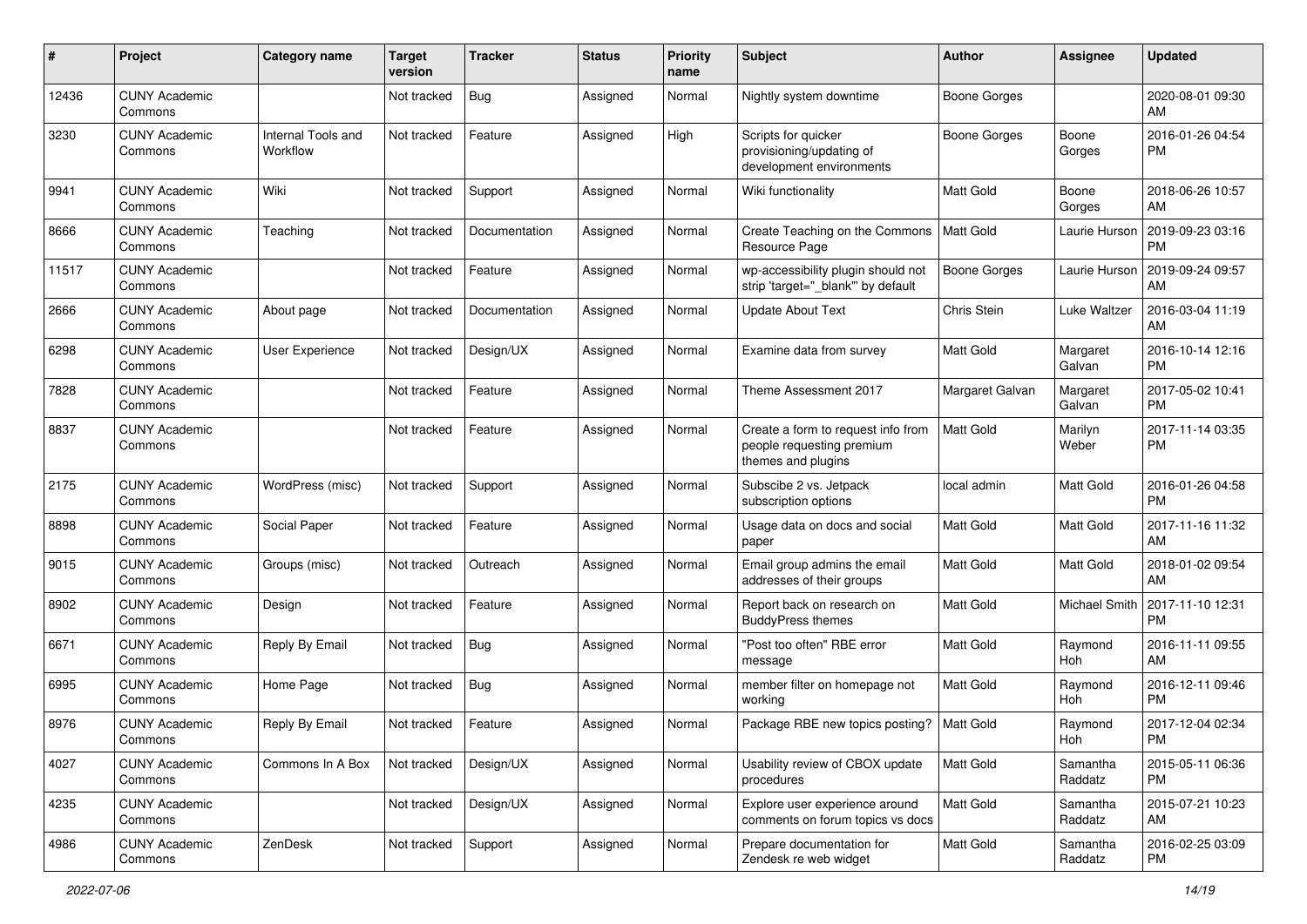| #     | Project                         | <b>Category name</b>     | <b>Target</b><br>version | <b>Tracker</b> | <b>Status</b>        | <b>Priority</b><br>name | <b>Subject</b>                                                                     | <b>Author</b>    | <b>Assignee</b>  | <b>Updated</b>                |
|-------|---------------------------------|--------------------------|--------------------------|----------------|----------------------|-------------------------|------------------------------------------------------------------------------------|------------------|------------------|-------------------------------|
| 2612  | <b>CUNY Academic</b><br>Commons |                          | Not tracked              | Publicity      | Assigned             | Normal                  | Pinterest site for the Commons                                                     | local admin      | Sarah<br>Morgano | 2016-03-04 11:19<br>AM        |
| 636   | <b>CUNY Academic</b><br>Commons | WordPress (misc)         | Not tracked              | Support        | Assigned             | Normal                  | Create Lynda.com-like Table of<br>Contents for Prospective Tutorial<br>Screencasts | <b>Matt Gold</b> | scott voth       | 2016-02-23 03:12<br><b>PM</b> |
| 3524  | <b>CUNY Academic</b><br>Commons | Documentation            | Not tracked              | Documentation  | Assigned             | Normal                  | Post describing all you can do<br>when starting up a new blog/group                | <b>Matt Gold</b> | scott voth       | 2014-10-04 12:56<br><b>PM</b> |
| 6115  | <b>CUNY Academic</b><br>Commons | Publicity                | Not tracked              | Feature        | Assigned             | Normal                  | create digital signage for GC                                                      | <b>Matt Gold</b> | scott voth       | 2016-10-11 10:09<br><b>PM</b> |
| 4070  | <b>CUNY Academic</b><br>Commons | Analytics                | Not tracked              | Support        | Assigned             | Normal                  | Request for JITP site analytics                                                    | <b>Matt Gold</b> | Seth Persons     | 2016-02-23 03:09<br><b>PM</b> |
| 2576  | <b>NYCDH Community</b><br>Site  |                          |                          | Bug            | Hold                 | Low                     | Test Next Button in Javascript<br><b>Tutorial Under Activities</b>                 | Mark Newton      | Alex Gil         | 2013-05-18 02:55<br><b>PM</b> |
| 8756  | <b>CUNY Academic</b><br>Commons | Group Blogs              | Future<br>release        | Feature        | Hold                 | Normal                  | Connect multiple blogs to one<br>group?                                            | <b>Matt Gold</b> | Boone<br>Gorges  | 2017-09-30 10:42<br>AM        |
| 14113 | <b>CUNY Academic</b><br>Commons | WordPress (misc)         | Future<br>release        | Bug            | Hold                 | Normal                  | Block Editor Not Working on this<br>page - Json error                              | scott voth       | Boone<br>Gorges  | 2021-03-05 11:01<br>AM        |
| 16092 | <b>CUNY Academic</b><br>Commons |                          | Future<br>release        | Feature        | Hold                 | Normal                  | Don't show main site in Site<br>search results                                     | Boone Gorges     | Boone<br>Gorges  | 2022-05-17 03:12<br><b>PM</b> |
| 3939  | <b>CUNY Academic</b><br>Commons | <b>WordPress Plugins</b> | Future<br>release        | Bug            | Hold                 | Normal                  | Activity stream support for<br>Co-Authors Plus plugin                              | Raymond Hoh      | Raymond<br>Hoh   | 2015-11-09 06:13<br><b>PM</b> |
| 11848 | <b>CUNY Academic</b><br>Commons |                          | Not tracked              | Support        | Hold                 | Normal                  | a Dean of Faculty wants to share a   Marilyn Weber<br>large file                   |                  |                  | 2019-09-24 08:44<br>AM        |
| 13912 | <b>CUNY Academic</b><br>Commons |                          | Not tracked              | Feature        | Hold                 | Low                     | posting "missed schedule"                                                          | Marilyn Weber    |                  | 2021-02-23 10:46<br>AM        |
| 3369  | <b>CUNY Academic</b><br>Commons | Reply By Email           | Not tracked              | Outreach       | Hold                 | Normal                  | Release reply by email to WP<br>plugin directory                                   | <b>Matt Gold</b> | Raymond<br>Hoh   | 2016-03-01 12:46<br><b>PM</b> |
| 8991  | <b>CUNY Academic</b><br>Commons | Reply By Email           | Not tracked              | <b>Bug</b>     | Hold                 | Normal                  | RBE duplicate email message<br>issue                                               | <b>Matt Gold</b> | Raymond<br>Hoh   | 2018-02-18 08:53<br><b>PM</b> |
| 9060  | <b>CUNY Academic</b><br>Commons | Commons In A Box         | Not tracked              | <b>Bug</b>     | Hold                 | Normal                  | Problems with CBox image library<br>upload                                         | Lisa Rhody       | Raymond<br>Hoh   | 2018-01-10 03:26<br><b>PM</b> |
| 15169 | <b>CUNY Academic</b><br>Commons |                          | 2.0.3                    | Support        | Reporter<br>Feedback | Normal                  | new Prelude website zipfiles for<br>custom theme and other files.                  | Marilyn Weber    |                  | 2022-06-29 11:32<br>AM        |
| 15613 | <b>CUNY Academic</b><br>Commons |                          | 2.0.3                    | Feature        | Reporter<br>Feedback | Normal                  | Adding "Passster" plugin                                                           | Laurie Hurson    |                  | 2022-06-29 11:32<br>AM        |
| 15655 | <b>CUNY Academic</b><br>Commons |                          | 2.0.3                    | Support        | Reporter<br>Feedback | Normal                  | Event Aggregator plugin?                                                           | Marilyn Weber    |                  | 2022-06-29 11:32<br>AM        |
| 12121 | <b>CUNY Academic</b><br>Commons | <b>WordPress Plugins</b> | 2.0.3                    | Feature        | Reporter<br>Feedback | Normal                  | Embedding H5P Iframes on<br><b>Commons Site</b>                                    | Laurie Hurson    | Boone<br>Gorges  | 2022-06-29 11:32<br>AM        |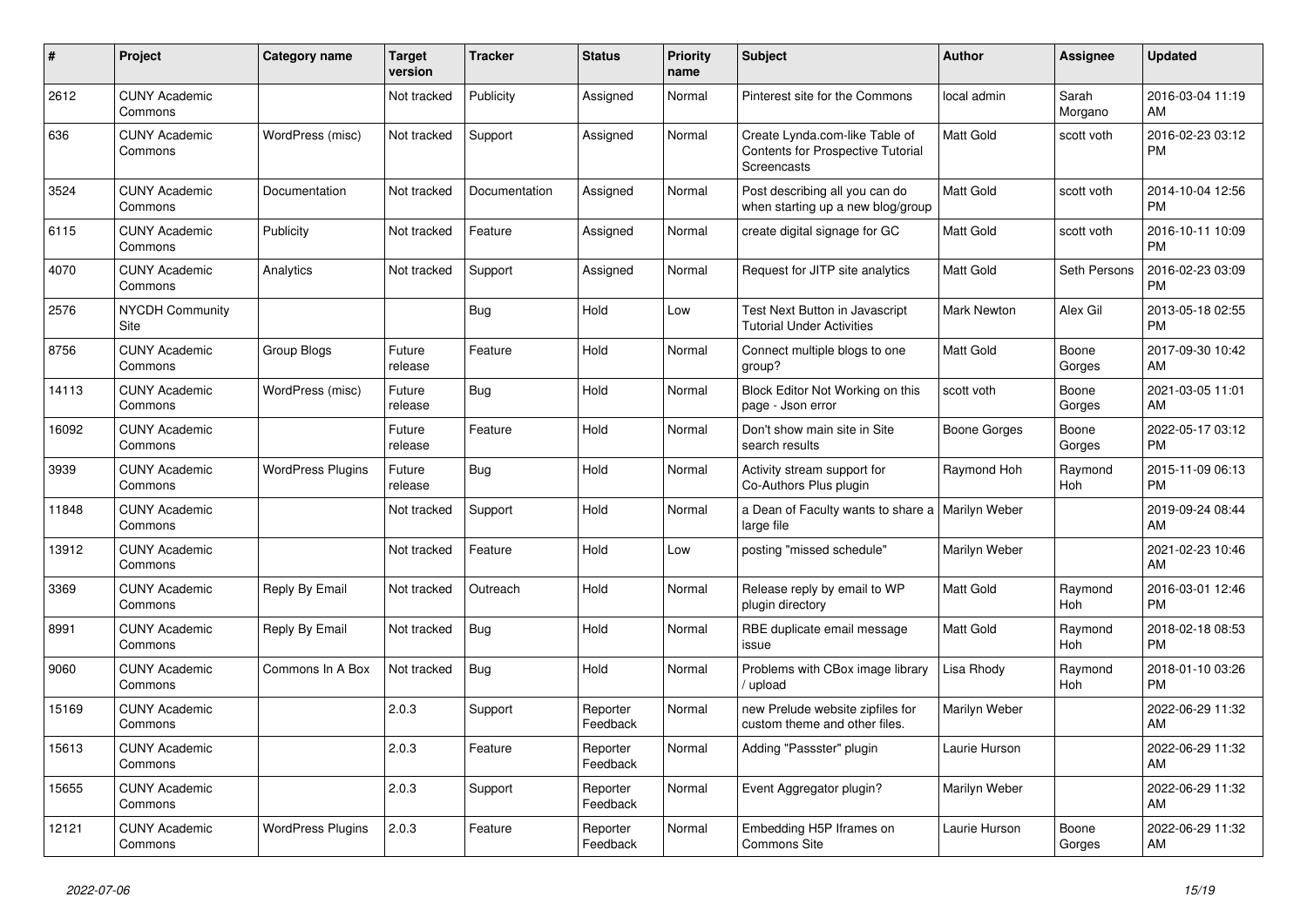| #     | Project                               | <b>Category name</b>     | <b>Target</b><br>version | <b>Tracker</b> | <b>Status</b>        | <b>Priority</b><br>name | <b>Subject</b>                                                                                  | <b>Author</b>           | Assignee        | <b>Updated</b>                |
|-------|---------------------------------------|--------------------------|--------------------------|----------------|----------------------|-------------------------|-------------------------------------------------------------------------------------------------|-------------------------|-----------------|-------------------------------|
| 14784 | <b>CUNY Academic</b><br>Commons       |                          |                          | Support        | Reporter<br>Feedback | Normal                  | User report of logo problem when<br>using Customizer theme                                      | Marilyn Weber           |                 | 2021-09-17 10:25<br>AM        |
| 15260 | <b>CUNY Academic</b><br>Commons       |                          |                          | Support        | Reporter<br>Feedback | Normal                  | Diacritical markings   European<br>Stages                                                       | Marilyn Weber           |                 | 2022-02-04 08:16<br>AM        |
| 15370 | <b>CUNY Academic</b><br>Commons       |                          |                          | Support        | Reporter<br>Feedback | Normal                  | All-in-One Event Calendar?                                                                      | Marilyn Weber           |                 | 2022-02-17 11:03<br>AM        |
| 16099 | <b>CUNY Academic</b><br>Commons       |                          |                          | Support        | Reporter<br>Feedback | Normal                  | request for Newsletter Glue                                                                     | Marilyn Weber           |                 | 2022-05-13 12:14<br><b>PM</b> |
| 16290 | <b>CUNY Academic</b><br>Commons       |                          |                          | Feature        | Reporter<br>Feedback | Normal                  | Add Table Of Contents Block<br>plug-in                                                          | Raffi<br>Khatchadourian |                 | 2022-06-24 10:26<br>AM        |
| 2573  | <b>NYCDH Community</b><br><b>Site</b> |                          |                          | Feature        | Reporter<br>Feedback | Normal                  | Add dh_nyc twitter list feed to site                                                            | Mark Newton             | Matt Gold       | 2013-05-16 11:42<br><b>PM</b> |
| 15516 | <b>CUNY Academic</b><br>Commons       | <b>WordPress Plugins</b> |                          | Bug            | Reporter<br>Feedback | Normal                  | Can't publish or save draft of post<br>on wordpress.com                                         | Raffi<br>Khatchadourian | Raymond<br>Hoh  | 2022-03-02 05:52<br><b>PM</b> |
| 16110 | <b>CUNY Academic</b><br>Commons       |                          |                          | Support        | Reporter<br>Feedback | Normal                  | remove Creative Commons<br>license from pages?                                                  | Marilyn Weber           | Raymond<br>Hoh  | 2022-05-17 06:11<br><b>PM</b> |
| 16245 | <b>CUNY Academic</b><br>Commons       | WordPress (misc)         |                          | <b>Bug</b>     | Reporter<br>Feedback | Normal                  | Save Button missing on<br>WordPress Profile page                                                | scott voth              | Raymond<br>Hoh  | 2022-06-16 03:09<br><b>PM</b> |
| 6356  | <b>CUNY Academic</b><br>Commons       | <b>WordPress Plugins</b> | Future<br>release        | Bug            | Reporter<br>Feedback | Low                     | Should Subscribe2 be<br>deprecated?                                                             | <b>Luke Waltzer</b>     |                 | 2017-03-20 12:20<br><b>PM</b> |
| 11131 | <b>CUNY Academic</b><br>Commons       |                          | Future<br>release        | Feature        | Reporter<br>Feedback | Normal                  | Image Annotation Plugins                                                                        | Laurie Hurson           |                 | 2019-02-26 11:33<br>AM        |
| 11788 | <b>CUNY Academic</b><br>Commons       | <b>WordPress Plugins</b> | Future<br>release        | Support        | Reporter<br>Feedback | Normal                  | Plugin Request - Browse Aloud                                                                   | scott voth              |                 | 2019-09-24 08:42<br>AM        |
| 6014  | <b>CUNY Academic</b><br>Commons       | Publicity                | Future<br>release        | Publicity      | Reporter<br>Feedback | Normal                  | Google search listing                                                                           | Matt Gold               | Boone<br>Gorges | 2016-09-21 03:48<br><b>PM</b> |
| 8675  | <b>CUNY Academic</b><br>Commons       | User Onboarding          | Future<br>release        | Bug            | Reporter<br>Feedback | Low                     | Add new User search screen calls<br>for the input of email address but<br>doesn't work with one | Paul Hebert             | Boone<br>Gorges | 2017-10-11 11:17<br>AM        |
| 9207  | <b>CUNY Academic</b><br>Commons       |                          | Future<br>release        | Support        | Reporter<br>Feedback | Normal                  | display dashboards made in<br>Tableau?                                                          | Marilyn Weber           | Boone<br>Gorges | 2018-04-10 10:42<br>AM        |
| 9211  | <b>CUNY Academic</b><br>Commons       | <b>WordPress Plugins</b> | Future<br>release        | Support        | Reporter<br>Feedback | Normal                  | Auto-Role Setting in Forum Plugin<br><b>Causing Some Confusion</b>                              | Luke Waltzer            | Boone<br>Gorges | 2018-03-13 11:44<br>AM        |
| 9289  | <b>CUNY Academic</b><br>Commons       | <b>WordPress Plugins</b> | Future<br>release        | Bug            | Reporter<br>Feedback | Normal                  | Email Users Plugin                                                                              | Laurie Hurson           | Boone<br>Gorges | 2018-10-24 12:34<br><b>PM</b> |
| 9947  | <b>CUNY Academic</b><br>Commons       | <b>WordPress Plugins</b> | Future<br>release        | Feature        | Reporter<br>Feedback | Normal                  | Install H5P quiz plugin                                                                         | Matt Gold               | Boone<br>Gorges | 2018-09-11 11:01<br>AM        |
| 11945 | <b>CUNY Academic</b><br>Commons       | Reckoning                | Future<br>release        | Feature        | Reporter<br>Feedback | Normal                  | Add Comments bubble to<br>Reckoning views                                                       | <b>Boone Gorges</b>     | Boone<br>Gorges | 2019-11-12 05:14<br><b>PM</b> |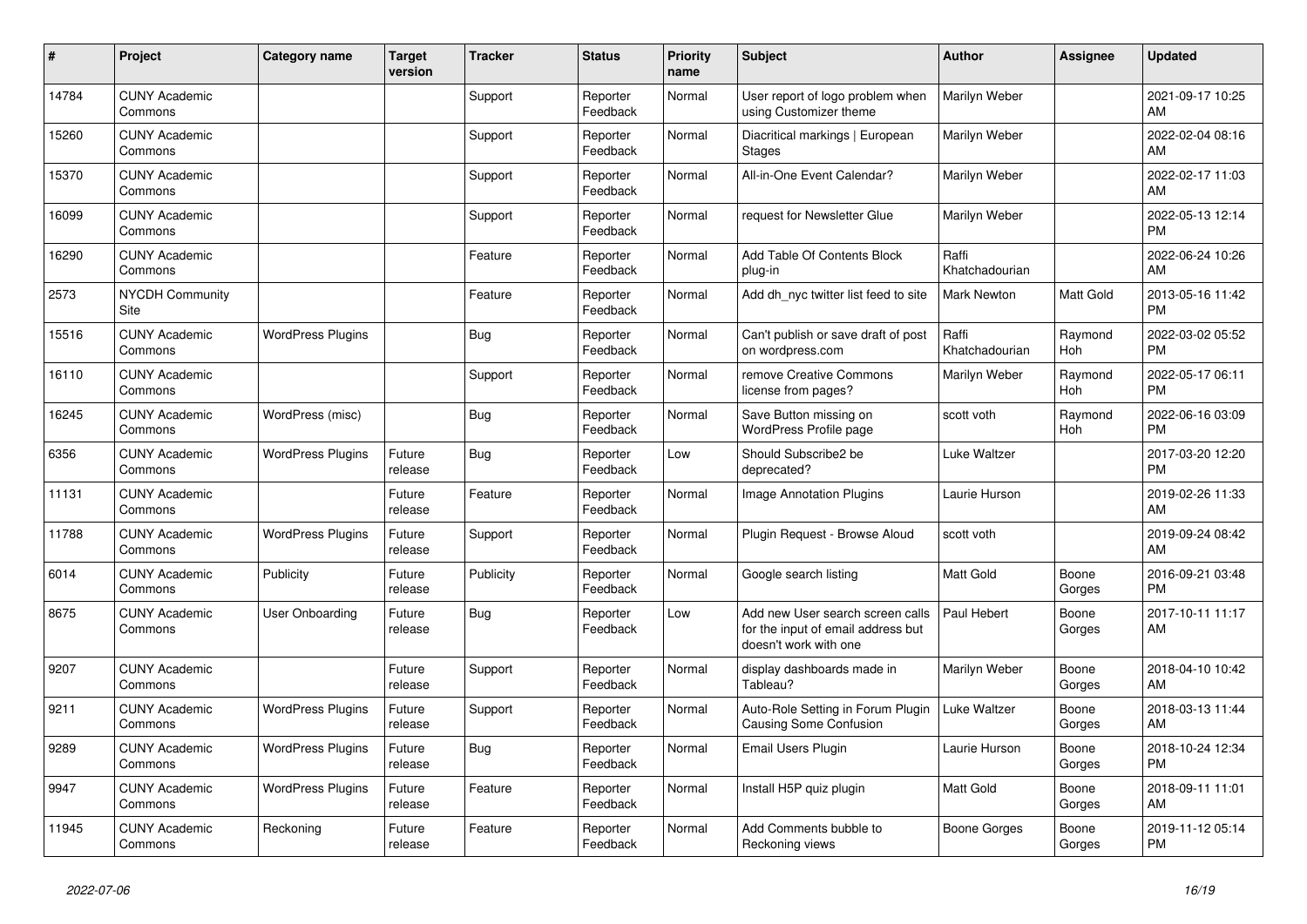| #     | Project                         | Category name              | <b>Target</b><br>version | <b>Tracker</b> | <b>Status</b>        | <b>Priority</b><br>name | <b>Subject</b>                                              | <b>Author</b>           | <b>Assignee</b>     | <b>Updated</b>                |
|-------|---------------------------------|----------------------------|--------------------------|----------------|----------------------|-------------------------|-------------------------------------------------------------|-------------------------|---------------------|-------------------------------|
| 1544  | <b>CUNY Academic</b><br>Commons | Groups (misc)              | Future<br>release        | Feature        | Reporter<br>Feedback | Normal                  | Group Filtering and Sorting                                 | <b>Matt Gold</b>        | Chris Stein         | 2019-03-01 02:25<br><b>PM</b> |
| 12446 | <b>CUNY Academic</b><br>Commons | Groups (misc)              | Future<br>release        | Feature        | Reporter<br>Feedback | Normal                  | Toggle default site to group forum<br>posting               | Laurie Hurson           | Laurie Hurson       | 2020-03-10 11:57<br>AM        |
| 7115  | <b>CUNY Academic</b><br>Commons | Groups (misc)              | Future<br>release        | Feature        | Reporter<br>Feedback | Normal                  | make licensing info clear during<br>group creation          | <b>Matt Gold</b>        | Raymond<br>Hoh      | 2020-12-08 11:32<br>AM        |
| 11971 | <b>CUNY Academic</b><br>Commons | <b>Email Notifications</b> | Future<br>release        | <b>Bug</b>     | Reporter<br>Feedback | Low                     | Pictures obscured in emailed post<br>notifications          | Marilyn Weber           | Raymond<br>Hoh      | 2019-11-21 01:14<br><b>PM</b> |
| 1456  | <b>CUNY Academic</b><br>Commons | Group Invitations          | Future<br>release        | Feature        | Reporter<br>Feedback | Low                     | Invite to Group Button from Profile<br>Field                | <b>Matt Gold</b>        | Samantha<br>Raddatz | 2015-11-09 05:59<br><b>PM</b> |
| 5826  | <b>CUNY Academic</b><br>Commons | <b>WordPress Plugins</b>   | Future<br>release        | Support        | Reporter<br>Feedback | Normal                  | <b>Remove Subscription Options</b><br>plugin from directory | Sarah Morgano           | Sarah<br>Morgano    | 2016-10-21 04:14<br><b>PM</b> |
| 10273 | <b>CUNY Academic</b><br>Commons | Registration               | Not tracked              | Support        | Reporter<br>Feedback | Normal                  | users combining CF and campus<br>address                    | Marilyn Weber           |                     | 2019-09-18 10:58<br>AM        |
| 10657 | <b>CUNY Academic</b><br>Commons |                            | Not tracked              | Support        | Reporter<br>Feedback | Normal                  | child theme problems                                        | Marilyn Weber           |                     | 2018-11-08 01:19<br><b>PM</b> |
| 10769 | <b>CUNY Academic</b><br>Commons | <b>WordPress Themes</b>    | Not tracked              | <b>Bug</b>     | Reporter<br>Feedback | Normal                  | 2011 Theme Sidebar                                          | Mark Webb               |                     | 2018-12-04 04:09<br><b>PM</b> |
| 10982 | <b>CUNY Academic</b><br>Commons | Domain Mapping             | Not tracked              | Support        | Reporter<br>Feedback | Normal                  | <b>CNAME</b> question                                       | scott voth              |                     | 2019-01-22 04:29<br><b>PM</b> |
| 11077 | <b>CUNY Academic</b><br>Commons | Events                     | Not tracked              | Feature        | Reporter<br>Feedback | Normal                  | Show event category description<br>in event list view       | Raffi<br>Khatchadourian |                     | 2019-02-12 10:38<br><b>PM</b> |
| 11120 | <b>CUNY Academic</b><br>Commons | <b>WordPress Plugins</b>   | Not tracked              | Bug            | Reporter<br>Feedback | Normal                  | Events Manager Events Not<br>Showing Up                     | Mark Webb               |                     | 2019-02-27 04:10<br><b>PM</b> |
| 11415 | <b>CUNY Academic</b><br>Commons | <b>WordPress Plugins</b>   | Not tracked              | <b>Bug</b>     | Reporter<br>Feedback | Normal                  | Blog Subscriptions in Jetpack                               | Laurie Hurson           |                     | 2019-05-14 10:34<br>AM        |
| 11509 | <b>CUNY Academic</b><br>Commons |                            | Not tracked              | Support        | Reporter<br>Feedback | Normal                  | deleted Page causing a Menu<br>problem?                     | Marilyn Weber           |                     | 2019-06-04 09:54<br>AM        |
| 11556 | <b>CUNY Academic</b><br>Commons | Courses                    | Not tracked              | Bug            | Reporter<br>Feedback | Normal                  | Instructor name given in course<br>listing                  | Tom Harbison            |                     | 2019-06-25 04:12<br><b>PM</b> |
| 11771 | <b>CUNY Academic</b><br>Commons |                            | Not tracked              | Support        | Reporter<br>Feedback | Normal                  | post displays in sections                                   | Marilyn Weber           |                     | 2019-08-20 10:34<br>AM        |
| 11787 | <b>CUNY Academic</b><br>Commons |                            | Not tracked              | Support        | Reporter<br>Feedback | Normal                  | automated comments notifications<br>on ZenDesk              | Marilyn Weber           |                     | 2019-08-26 06:18<br><b>PM</b> |
| 12198 | <b>CUNY Academic</b><br>Commons |                            | Not tracked              | Bug            | Reporter<br>Feedback | Normal                  | Duplicate listing in My Sites                               | Tom Harbison            |                     | 2019-12-09 05:50<br><b>PM</b> |
| 12350 | <b>CUNY Academic</b><br>Commons | <b>Blogs (BuddyPress)</b>  | Not tracked              | Support        | Reporter<br>Feedback | Normal                  | URL creation problem                                        | Marilyn Weber           |                     | 2020-02-03 11:27<br>AM        |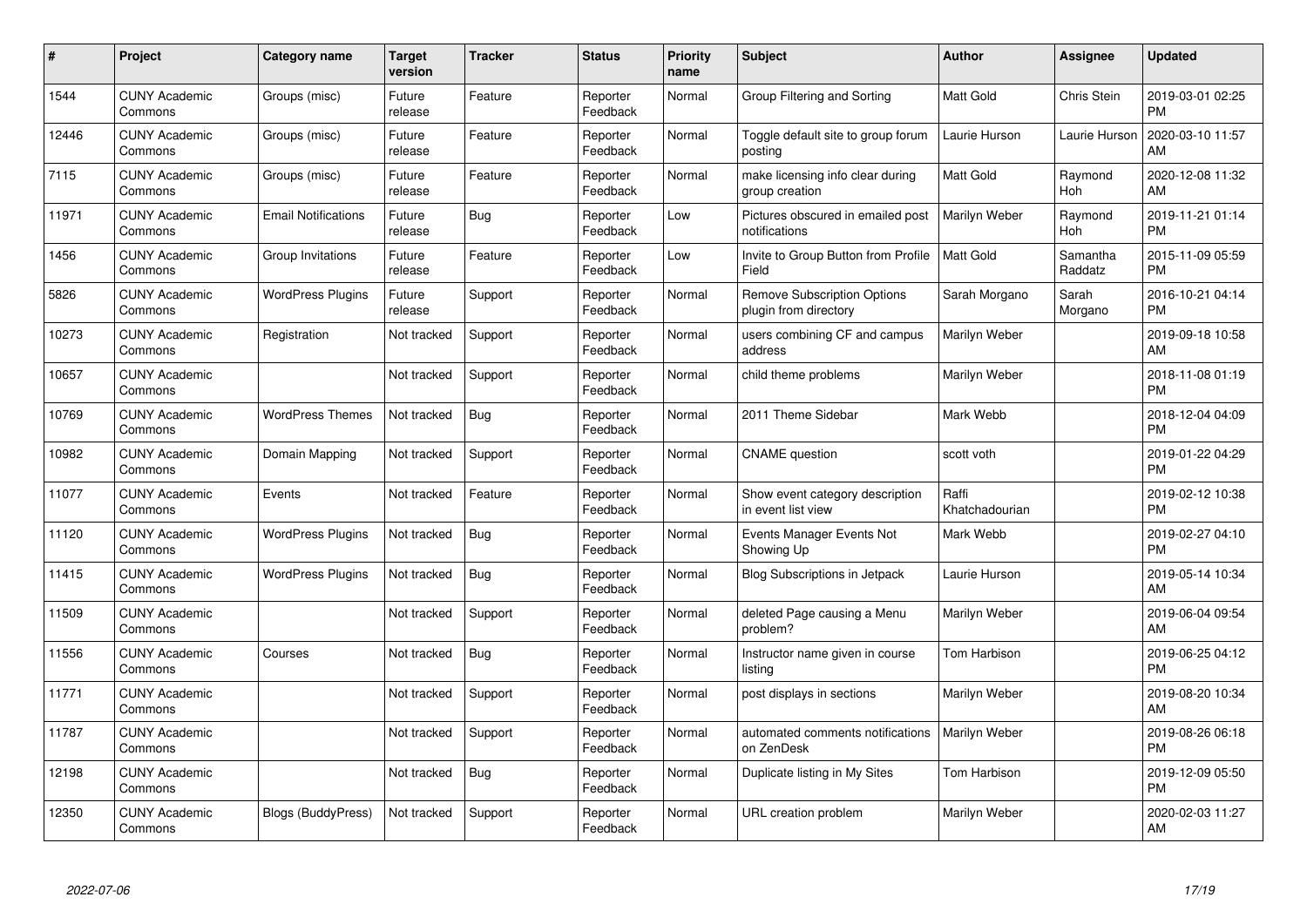| #     | Project                         | <b>Category name</b>       | <b>Target</b><br>version | <b>Tracker</b> | <b>Status</b>        | <b>Priority</b><br>name | <b>Subject</b>                                                                                | <b>Author</b>         | <b>Assignee</b> | <b>Updated</b>                |
|-------|---------------------------------|----------------------------|--------------------------|----------------|----------------------|-------------------------|-----------------------------------------------------------------------------------------------|-----------------------|-----------------|-------------------------------|
| 12360 | <b>CUNY Academic</b><br>Commons | <b>WordPress Themes</b>    | Not tracked              | <b>Bug</b>     | Reporter<br>Feedback | Normal                  | site just says "DANTE We are<br>currently in maintenance mode,<br>please check back shortly." | Marilyn Weber         |                 | 2020-02-04 12:13<br>PM        |
| 13034 | <b>CUNY Academic</b><br>Commons |                            | Not tracked              | Support        | Reporter<br>Feedback | Normal                  | a site is asking people to join the<br>Commons to get a download                              | Marilyn Weber         |                 | 2020-07-12 07:23<br>AM        |
| 13255 | <b>CUNY Academic</b><br>Commons |                            | Not tracked              | Support        | Reporter<br>Feedback | Normal                  | Accessibility problems                                                                        | Marilyn Weber         |                 | 2020-09-01 05:48<br>PM        |
| 13975 | <b>CUNY Academic</b><br>Commons | Social Paper               | Not tracked              | Support        | Reporter<br>Feedback | Normal                  | can't approve comments on Social<br>Paper paper                                               | Marilyn Weber         |                 | 2021-02-12 09:33<br>AM        |
| 14074 | <b>CUNY Academic</b><br>Commons | WordPress (misc)           | Not tracked              | Support        | Reporter<br>Feedback | Normal                  | page password protection problem                                                              | Marilyn Weber         |                 | 2021-03-02 11:03<br>AM        |
| 14398 | <b>CUNY Academic</b><br>Commons |                            | Not tracked              | Support        | Reporter<br>Feedback | Normal                  | Events plug-in notification problem                                                           | Marilyn Weber         |                 | 2021-05-11 11:21<br>AM        |
| 14538 | <b>CUNY Academic</b><br>Commons |                            | Not tracked              | Support        | Reporter<br>Feedback | Normal                  | <b>Weebly To Commons</b>                                                                      | Laurie Hurson         |                 | 2021-09-14 10:47<br>AM        |
| 14629 | <b>CUNY Academic</b><br>Commons |                            | Not tracked              | Bug            | Reporter<br>Feedback | Normal                  | Possible Post Order Bug?                                                                      | <b>Syelle Graves</b>  |                 | 2021-09-14 10:47<br>AM        |
| 14842 | <b>CUNY Academic</b><br>Commons |                            | Not tracked              | Support        | Reporter<br>Feedback | Normal                  | Question about widgets and block<br>editor                                                    | Gina Cherry           |                 | 2021-10-06 03:01<br><b>PM</b> |
| 14900 | <b>CUNY Academic</b><br>Commons |                            | Not tracked              | Support        | Reporter<br>Feedback | Normal                  | previous theme?                                                                               | Marilyn Weber         |                 | 2021-10-25 10:31<br>AM        |
| 15176 | <b>CUNY Academic</b><br>Commons |                            | Not tracked              | Support        | Reporter<br>Feedback | Normal                  | Archiving Q Writing & Old<br>Wordpress Sites on the Commons                                   | Laurie Hurson         |                 | 2022-02-08 10:28<br>AM        |
| 15923 | <b>CUNY Academic</b><br>Commons |                            | Not tracked              | Feature        | Reporter<br>Feedback | Normal                  | <b>Bellows Plugin Adjustments</b>                                                             | Laurie Hurson         |                 | 2022-04-20 10:10<br>AM        |
| 9515  | <b>CUNY Academic</b><br>Commons | <b>WordPress Plugins</b>   | Not tracked              | Bug            | Reporter<br>Feedback | Normal                  | Text to Speech plugin - "More<br>Slowly" checkbox not working                                 | scott voth            | Boone<br>Gorges | 2018-06-13 02:26<br><b>PM</b> |
| 9979  | <b>CUNY Academic</b><br>Commons | <b>Email Notifications</b> | Not tracked              | Bug            | Reporter<br>Feedback | Normal                  | Reports of slow email activation<br>emails                                                    | <b>Matt Gold</b>      | Boone<br>Gorges | 2018-08-29 09:40<br><b>PM</b> |
| 10040 | <b>CUNY Academic</b><br>Commons | WordPress (misc)           | Not tracked              | Bug            | Reporter<br>Feedback | Normal                  | User doesn't see full list of themes                                                          | Matt Gold             | Boone<br>Gorges | 2018-07-25 10:12<br>AM        |
| 10678 | <b>CUNY Academic</b><br>Commons |                            | Not tracked              | <b>Bug</b>     | Reporter<br>Feedback | High                    | Newsletter Plugin Not Sending Out   Mark Webb<br><b>Newsletters</b>                           |                       | Boone<br>Gorges | 2019-09-16 09:38<br><b>PM</b> |
| 11386 | <b>CUNY Academic</b><br>Commons | WordPress - Media          | Not tracked              | Support        | Reporter<br>Feedback | Normal                  | disappearing images                                                                           | scott voth            | Boone<br>Gorges | 2019-05-14 10:32<br>AM        |
| 11449 | <b>CUNY Academic</b><br>Commons | WordPress - Media          | Not tracked              | Support        | Reporter<br>Feedback | Normal                  | Cloning Media Library for JITP<br>from Staging to Production Site                             | Patrick DeDauw        | Boone<br>Gorges | 2019-05-13 12:00<br>PM        |
| 14483 | <b>CUNY Academic</b><br>Commons | WordPress - Media          | Not tracked              | Bug            | Reporter<br>Feedback | Normal                  | Wordpress PDF Embed Stopped<br>Working after JITP Media Clone                                 | <b>Patrick DeDauw</b> | Boone<br>Gorges | 2021-05-20 01:51<br>PM        |